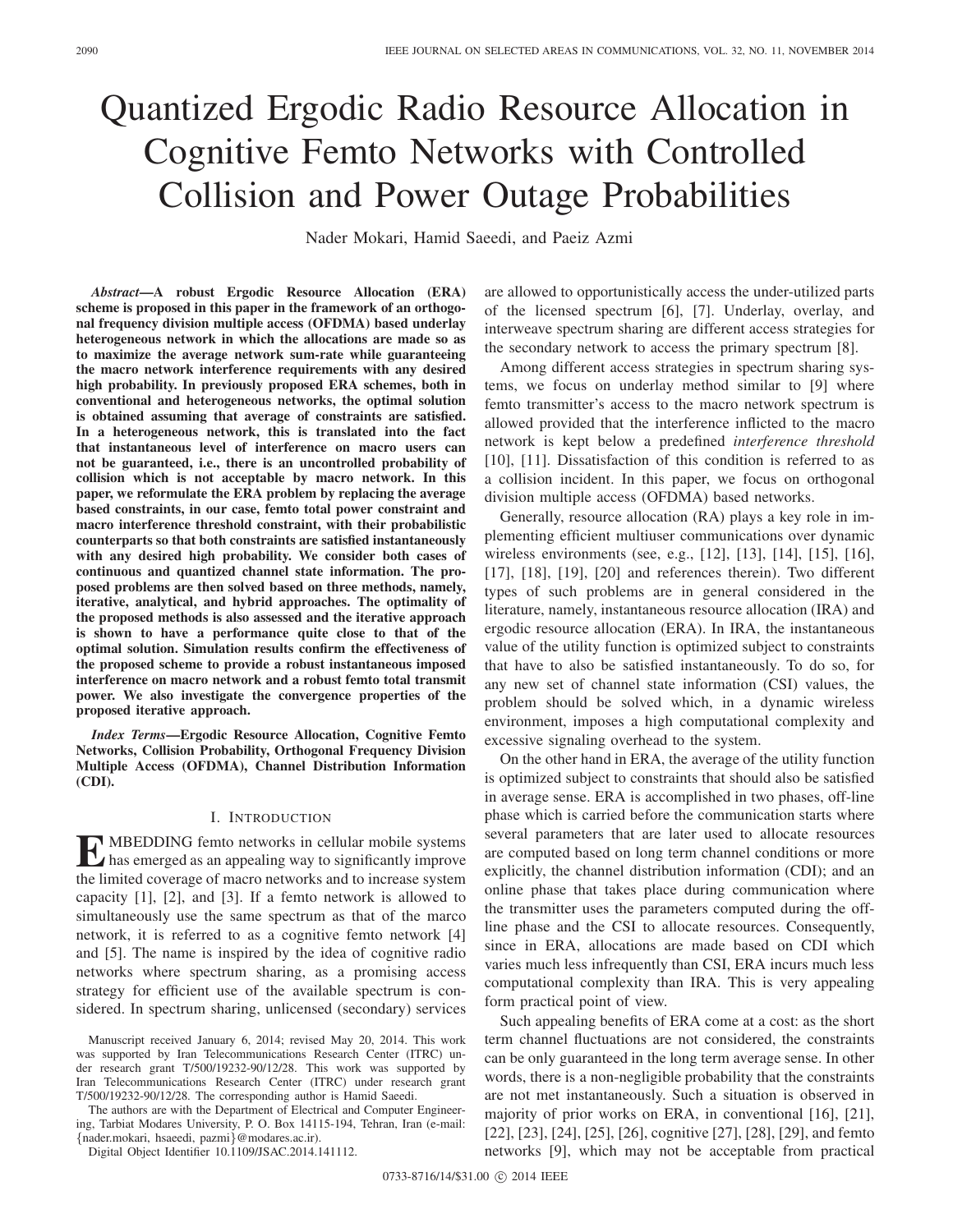point of view. In particular, in case of spectrum sharing systems, i.e., cognitive and cognitive femto networks, this is translated into facing uncontrolled probability of collision. As an example, assume that the channel gain between femto base station (BS) and macro receiver on a ceratin subcarrier has a symmetric distribution. Satisfying the average-based interference threshold constraint implies a collision probability as high as one half which may not be acceptable by the primary service side. It is important to note that to avoid such a situation in cognitive networks, some works such as [30], [31], and [32], maximize the average sum-rate while using an instantaneous interference threshold constraint instead of an average based constraint. Although these works may be categorized into ergodic resource allocation, the corresponding problem should be solved for any new set of CSI values similar to an IRA problem. In other words, they do not bear anymore the main advantage of ERA over IRA problems, i.e., reduced computational complexity.

To deal with this important drawback of ERA, we propose a new scheme in which we replace the average based constraints with their probabilistic counterparts. In particular for the case of cognitive femto networks, the interference threshold constraint is replaced by the collision probability constraint. Consequently, the excessive interference caused by femto network on macro users can be avoided with any desired high probability. In other words, in contrast to the original problem, we gain control on the collision probability. Note that despite this modification, the allocations are still made based on CDI and not instantaneous CSI values.

Other average based constraints can also be treated the same way. For example, to meet the short term power limitations of femto base station, the average total power constraint is also replaced by the total power outage probability constraint. Therefore, our formulation can guarantee the shortterm macro and femto network limitations with any desired probability. This provides a kind of robustness to the system. Therefore, we refer to the corresponding ERA problems as robust resource allocation  $(RERA)^1$ . Although in this paper we concentrate on a downlink of an OFDMA-based femto network, the proposed concept is valid for any other ERA framework.

The proposed RERA problem can not be directly solved due to the inclusion of the probabilistic constraints. To find the optimal solution, the problem is transformed into a convex problem and solved based on the dual decomposition method [15]. We also propose an iterative approach (IA) to solve the proposed problem without transformation. Simulation results verify that the solution obtained based on the IA approach is very close to the optimal solution. A less complex suboptimal method, referred to as analytical approach (AA) is also proposed in which the probabilistic constraints are replaced by non-probabilistic sufficient constraints so that the problem can be readily solved based on the dual method. A combination of AA and IA, called the hybrid approach (HA), is also investigated which provides a trade-off between complexity and performance with respect to AA and IA.

It is important to note that to reduce the system overhead signaling used to feedback CSI values between users and base station, channel quantization schemes have been proposed. In such schemes, also referred to as limited feed back systems, the CSI is quantized into a limited number of fading regions and instead of CSI values, the index of the fading region corresponding to that value is transmitted (see, e.g., [25], [27], [17], [23], [28], [30] and references therein). In this paper, we also consider the channel quantization and extend our analysis to this case by solving the quantized version of the proposed RERA problem abbreviated as QRERA.

The rest of the paper is organized as follows. In the next section, we describe the system model. In Section III, we propose the original ERA problem and replace the interference threshold constraint by the collision probability constraint and find the optimal solution. In Section IV, we further modify the ERA problem by substituting the total power constraint by the power outage probability constraint. Section V provides a similar analysis for the case QRERA and Section VI concentrates on complexity analysis of the proposed algorithms. In Section VII simulation results are presented and Section VII concludes the paper.

## II. SYSTEM MODEL

#### *A. Network architecture*

We consider a system model of a two-tier macro and femto networks. The considered networks consist of one central macro and  $F$  randomly distributed femto networks. The set of indices for femto BS's are denoted by  $f \in \mathcal{F} = \{1, \ldots, F\}.$ The macro BS is indicated by 0 index. Thus, we index all BS's by  $f \in \mathcal{F}_0 = \{0, 1, \ldots, F\}$ . The set of users at each fetmo network f is denoted by  $\mathcal{K}_f = \{1, 2, ..., K_f\}$  where  $K_f$  is the total number of users at femto network f. Our focus is mainly on the downlink of each femto network based on OFDMA technology.

The system bandwidth is  $B$  Hz which is licensed to the macro network. The spectrum is divided into  $N$  subcarriers each with  $B_c = B/N$  Hz bandwidth. Subcarriers are indexed by *n*, where  $n = 1, \ldots, N$ . It is further assumed that  $B_c$ is much smaller than that of the coherent bandwidth of the wireless channel. Therefore, the subcarriers undergo a flat fading. The femto networks do not have license to access the spectrum, however, opportunistic access is allowed utilizing dynamic spectrum access protocols. From the concept of cognitive networks, the femto networks play the role of secondary networks and macro network is considered as the primary network. Spectrum sharing is then assumed between macro and femto networks. On the other hand, no spectrum is shared between femto networks.

The set of allocated subcarriers to the femto network  $f$  is indicated by  $\mathcal{N}_f$  where its cardinality is  $N_f$ . For the  $k_f$ th femto user, the quality of the associated channel with subcarrier *n* is modelled through  $\alpha_{k}$ , the channel to interference plus noise ratio (CINR) of subcarrier  $n$ , which is defined as:

$$
\alpha_{k_f n} = \frac{T_{k_f n}}{N_0 B/N + V_{k_f n}},\tag{1}
$$

where  $T_{k_f n}$  is the channel power gain between femto base station f and femto user  $k_f$  on subcarrier n. The received

<sup>&</sup>lt;sup>1</sup>Note that robust resource allocation also refers to those problems where imperfect CSI is dealt with to provide a robust value of sum rate (or any other utility function), see for example [33], [34] and [35].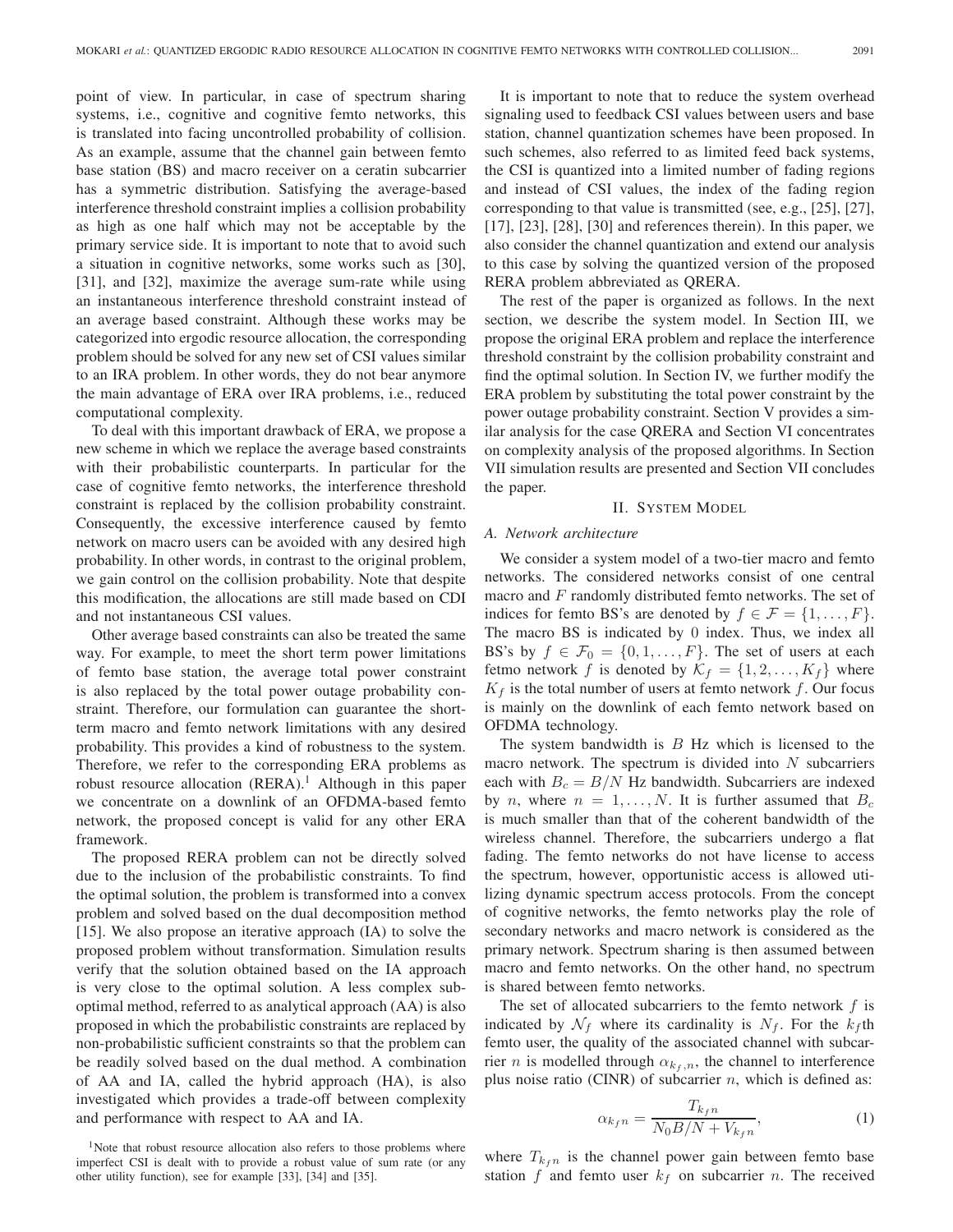interference due to macro network activity at front-end of the  $k<sup>f</sup>$ th femto user on subcarrier n is assumed to be a Gaussian variable whose variance is denoted by  $V_{k,n}$  [36], [37], [38], and [39].<sup>2</sup>

Throughout the paper, the channel state information within the femto network is abbreviated by F-CSI. The state information of the channel between femto transmitter and macro receiver, referred to as the interference channel, is abbreviated by I-CSI. The corresponding channel distribution information is denoted by I-CDI.

# *B. Statistical macro QoS provisioning*

Throughout the paper, we refer to the interference requirements of macro network as the macro Quality of Servis (QoS) requirements. To meet the short-term macro QoS, we modify the average interference threshold constraint in conventional ERA problems to a one in which the macro QoS requirement is satisfied on the fast timescale with high probability although occasional outage may occur. To this end, the QoS of the  $k_0$ th macro user which transmits on subcarrier n is denoted by a pair of parameters,  $(Q_{k_0n}, \zeta_{k_0n}^I)$ , where  $Q_{k_0n}$  is the interference threshold and  $\zeta^I$  is the maximum tolerable interference threshold, and  $\zeta_{k_0n}^I$  is the maximum tolerable collision probability. For the  $k_0$ th macro user on subcarrier  $n$ , collision is experienced if the imposed interference by the each femto BS f on the k<sub>0</sub>th macro user,  $I_{k_0n}^f(\alpha_n^f, g_{k_0n}^f)$ , is higher than  $Q_{k_0n}$ . The collision probability constraint  $\mathcal{CO}_{k_0n}^f$ is then written as [41] and [42]

$$
\mathcal{CO}_{k_0 n}^f = \Pr \left\{ I_{k_0 n}^f(\boldsymbol{\alpha}_n^f, g_{k_0 n}^f) > Q_{k_0 n} \right\} \le \zeta_{k_0 n}^I, \quad (2)
$$

where  $g_{k_0n}^f$  is the channel power gain between the  $k_0$ th macro user and femto BS f on subcarrier n and  $K_f \times 1$  vector  $\alpha_n^f$ <br>is the secondary power gain on subcarrier n across different is the secondary power gain on subcarrier  $n$  across different femto users. The imposed interference,  $I_{k_0n}^f(\alpha_n^f, g_{k_0n}^f)$ , can be obtained as follows:

$$
I_{k_0n}^f(\boldsymbol{\alpha}_n^f, g_{k_0n}^f) = \sum_{k_f \in \mathcal{K}_f} \rho_{k_fn} p_{k_fn}(\alpha_{k_fn}) g_{k_0n}^f,\tag{3}
$$

where  $\rho_{kfn} \in \{0,1\}$  is the assignment factor indicating whether subcarrier *n* is assigned to the  $k_f^{th}$  femto user and  $p_{k_f n}$  is the allocated power for the  $k_f^{th}$  femto user on subcarrier n.

# *C. Statistical femto network limitations*

Similar to the last subsection, the femto average total transmit power constraint in conventional ERA problems has to be modified to a one in which the instantaneous total transmit power constraint is below a desired threshold with arbitrarily low probability. Therefore, the transmission power constraint is considered by a pair of parameters,  $(P_f^{\hat{T}}, \zeta_f^p)$ ,

where  $P_f^T$  is the maximum allowable transmission power, and  $\zeta_f^p$  is the maximum tolerable power outage probability of each femto base station  $f$ . The power outage is experienced if the total allocated power for femto users by the femto BS  $f, \sum$  $k \in \mathcal{K}_f$  $\sum$  $\sum_{n \in \mathcal{N}_f} p_{k_f n}(\alpha_{k_f n}) \rho_{k_f n}$ , is larger than  $P_f^T$ . The power outage probability constraint,  $PO<sub>f</sub>$ , is then defined as

$$
\mathcal{PO}_f = \Pr\bigg\{\sum_{k_f \in \mathcal{K}_f} \sum_{n \in \mathcal{N}_f} p_{k_f n}(\alpha_{k_f n}) \rho_{k_f n} > P_f^T \bigg\} \le \zeta_f^p. \tag{4}
$$

# III. PARTIALLY ROBUST ERGODIC RESOURCE ALLOCATION (PRERA)

In this section, we first start by reviewing the conventional ERA problem in which the two constraints (macro QoS and femto power constraints) are satisfied only in average sense. The ultimate goal of this paper is to alleviate the aforementioned drawback of the conventional ERA problem where both average interference threshold as well as total power constraints are replaced by their probabilistic counterparts. The resulting modified problem is called Fully Robust Ergodic Resource Allocation (FRERA). We have not been able to find the optimal solution for FRERA and therefore in Section IV, we propose an iterative approach (IA) to solve it. To be able to assess the optimality of the IA method, in this section we consider a simpler case where we replace the interference threshold constraint by the collision probability constraint but leave the other average-based constraint intact to form a new problem called Partially Robust Ergodic Resource Allocation (PRERA) problem. We then obtain the optimal solution of the proposed PRERA problem followed by a solution based on IA. Simulation results show the optimality of the proposed IA method. We then conjecture that the FRERA problem solution obtained based on IA should not also be far away from optimal. We also propose a less complex sub-optimal method called the analytical approach.

# *A. ERA and its solution*

The allocated rate for femto user  $k_f$  on subcarrier n can be obtained as follows:

$$
r_{k_f n} = \log\left(1 + \frac{p_{k_f n} \alpha_{k_f n}}{\Gamma_{k_f n}}\right),\tag{5}
$$

where  $\Gamma_{k+n}$  is the SNR gap which is obtained for a given target bit error rate,  $BER_{k+n}$ , and modulation type. Based on [43],  $\Gamma_{kn}$  can be written as

$$
\Gamma_{k_f n} = c_1 \ln \left( \frac{c_2}{\text{BER}_{k_f n}} \right),\tag{6}
$$

where  $c_1$  and  $c_2$  are constants which are related to the type of modulation and noise margins [37].

The RA problem is then defined as follows with the objective of maximizing the average sum rate subject to the average interference constraint as well as average total transmission power and subcarrier assignment constraints:

<sup>&</sup>lt;sup>2</sup>We assume that the number of macro users is large. Since the transmitted signals from macro users can be considered to be independent, the resulting interference can be considered as a Gaussian random variable based on the central limit theorem. Now given the distribution is known by the femto service, the parameters of this distribution can be easily estimated based on the received signals from macro network using parametric density estimation methods [40].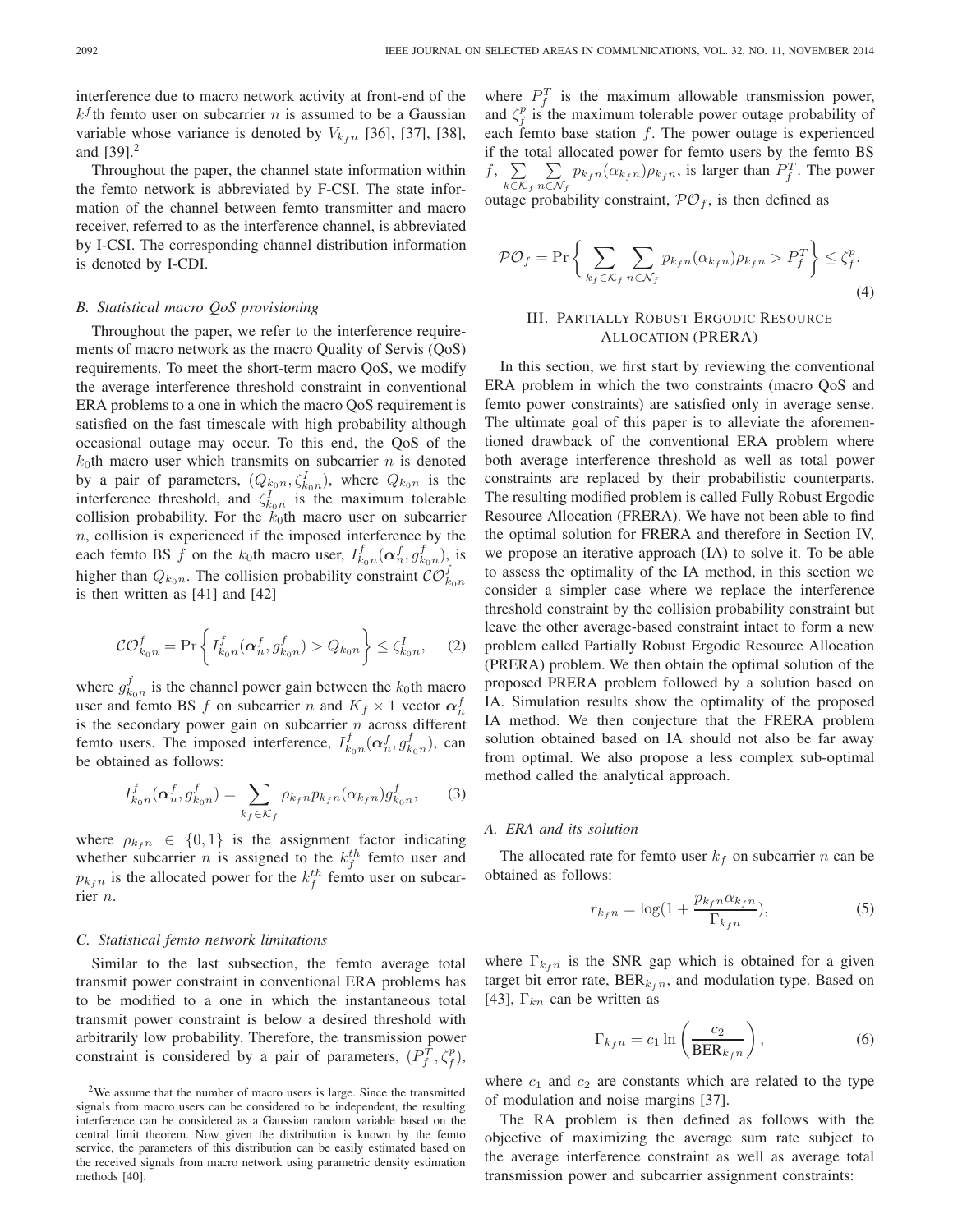*Problem* OERA:

$$
\max_{\mathbf{p}^f, \mathbf{\rho}^f} \mathbf{E}_{\alpha^f} \mathbf{E}_{\mathbf{g}^f} \left\{ \sum_{n \in \mathcal{N}_f} \sum_{k_f \in \mathcal{K}_f} \rho_{k_f n} r_{k_f n} \right\},\tag{7}
$$

$$
\text{s.t.} \quad \mathbf{E}_{\alpha^f} \mathbf{E}_{g^f} \left\{ \sum_{n \in \mathcal{N}_f} \sum_{k_f \in \mathcal{K}_f} \rho_{k_f n} p_{k_f n} \right\} \le P_f^T, \quad (8)
$$

$$
\mathbf{E}_{\alpha^f} \mathbf{E}_{g^f} \left\{ \sum_{k_f \in \mathcal{K}_f} \rho_{k_f n} p_{k_f n} g^f_{k_0^n n} \right\} \le Q_{k_0^n n}, \forall n \in \mathcal{N}_f,
$$
\n(9)

$$
\sum_{k_f \in \mathcal{K}_f} \rho_{k_f n} = 1, \forall n \in \mathcal{N}_f, \rho_{k_f n} \in \{0, 1\}, \ \forall k_f, n \in \mathcal{N}_f,
$$
\n(10)

where (8) represents the average total transmission power on all fading realizations across all allocated subcarriers and femto users. Moreover, (9) denotes the the average imposed interference constraint on each subcarrier across all macro users and  $k_0^* = \operatorname{argmin}_{k_0 \in \mathcal{K}_0} Q_{k_0 n}^{-3}$ . Equation (10) guaranties that each subcarrier *n* is only assigned to one femto user that each subcarrier  $n$  is only assigned to one femto user.

This problem is non-convex due to constraint (10). In order to transform the problem into a convex problem, a sharing factor  $\rho_{k_f n} \in [0, 1]$  is introduced indicating the portion of time that subcarrier *n* is assigned to femto user  $k_f$ during each transmission frame. This time-sharing technique was first proposed in [12] and has been frequently used in the context of subcarrier assignment in OFDMA systems to convert a mixed integer programming problem into a convex optimization problem [44], [45]. In addition, we introduce a variable  $s_{k_f n} = \rho_{k_f n} p_{k_f n}$  for all  $k_f$  and n. Clearly,  $s_{k_f n}$ becomes the actual amount of power allocated to user  $k_f$  on subcarrier n, whereas  $p_{k,n}$  is the power as if subcarrier n is occupied by femto user  $k_f$  only. If  $\rho_{k_f n} = 0$ , we always have  $s_{k+n} = 0$  but  $p_{k+n}$  is not necessarily equal to zero. Thus, the allocated rate for femto user  $k_f$  on subcarrier n is reformulated as follows

$$
r_{kfn} = \log\left(1 + \frac{s_{kfn}\alpha_{kfn}}{\rho_{kfn}\Gamma_{kfn}}\right). \tag{11}
$$

The original problem  $\mathcal{O}^{ERA}$  is then transformed into: *Problem*  $\mathcal{O}^{ERA-conver}$ :

$$
\max_{\mathbf{s}^f, \rho^f} \mathbf{E}_{\alpha^f} \mathbf{E}_{\mathbf{g}^f} \left\{ \sum_{n \in \mathcal{N}_f} \sum_{k_f \in \mathcal{K}_f} \rho_{k_f n} r_{k_f n} \right\}, \qquad (12)
$$

<sup>3</sup>The original constraint (9) is in fact  $\mathbf{E}_{\alpha} \mathbf{E}_{g} \left\{\sum_{k \in \mathbb{Z}^+} \sum_{k \in \mathbb{Z}^+} \mathbf{E}_{g} \right\}$  $k_f \in K_f$ <br>https://www.php.project.project.project.project.project.project.project.project.project.project.project.projec ≤

 $Q_{k_0,n}, \forall n \in \mathcal{N}_f, k_0 \in \mathcal{K}_0$  which necessitates to obtain  $N_f K_0 + 1$  Lagrange multipliers. This imposes a high computational complexity. To reduce this multipliers. This imposes a high computational complexity. To reduce this complexity and make the problem more tractable, a new set of parameters  $Q_{k_0^*n}$ ,  $u \in \mathcal{N}_f$  are considered where  $\kappa_0$  for each  $n$  is defined as  $\kappa_0 =$ <br>argmin<sub>ko</sub><sub>E</sub>  $Q_{k_0n}$ . This results in a modified version of constraint (9) in<br>which we only deal with  $N + 1$  Lagrange multiplie  $\chi_{n}^{*}$ ,  $n \in \mathcal{N}_f$  are considered where  $k_0^*$  for each *n* is defined as  $k_0^* =$ <br>min. ... O. This results in a modified version of constraint (9) in which we only deal with  $N + 1$  Lagrange multipliers.

$$
\text{s.t.} \quad \mathbf{E}_{\alpha^f} \mathbf{E}_{g^f} \left\{ \sum_{n \in \mathcal{N}_f} \sum_{k_f \in \mathcal{K}_f} s_{k_f n} \right\} \le P_f^T, \tag{13}
$$

$$
\mathbf{E}_{\alpha^f} \mathbf{E}_{g^f} \left\{ \sum_{k_f \in \mathcal{K}_f} s_{k_f n} g_{k_0^n n} \right\} \le Q_{k_0^n n}, \forall n \in \mathcal{N}_f, \qquad (14)
$$

$$
\sum_{k_f \in \mathcal{K}_f} \rho_{k_f n} = 1, \forall n \in \mathcal{N}_f, \rho_{k_f n} \in [0, 1], \forall n \in \mathcal{N}_f, k_f \in \mathcal{K}_f.
$$
\n(15)

This problem is a convex optimization problem and there exists a unique optimal solution, which can be obtained by dual decomposition method. The optimal power allocation for femto user  $k_f$  on subcarrier n is given by the following waterfilling equation

$$
p_{k_f n}^* = \frac{s_{k_f n}^*}{\rho_{k_f n}} = \left[ \frac{1}{(\lambda + \mu_n g_{k_0 n}) \ln 2} - \frac{\Gamma_{k_f n}}{\alpha_{k_f n}} \right]^+, \quad (16)
$$

where  $\lambda$  and  $\mu_n$ ,  $\forall n \in \mathcal{N}_f$  are lagrangian multipliers and  $[x]^+ \stackrel{\Delta}{=} \max\{x, 0\}$ . Subcarrier *n* is allocated to the femto user  $k_f$  i.e.,  $\rho_{kfn} = 1$  and  $\rho_{k'n} = 0, \forall k' \neq k$  if  $\nu_n \leq H_{kfn}$ <br>otherwise  $\rho_{kfn} = 0$  where  $\nu_n$ ,  $\forall n \in \mathcal{N}_f$  are Lagrangian otherwise  $\rho_{k_f n} = 0$  where  $\nu_n$ ,  $\forall n \in \mathcal{N}_f$  are Lagrangian<br>multipliers related to subcarrier allocation constraints and<br> $H_{k_f n} = \log(1 + \frac{s_{k_f n} \alpha_{k_f n}}{s_{k_f n}}) - \frac{s_{k_f n} \alpha_{k_f n}}{\ln 2(s_{k_f n} \alpha_{k_f n} + \Gamma_{k_f n})}$ .

It has been shown in [16] that for ergodic OFDMA based problems, with probability very close to one, the optimal solution for  $\mathcal{O}^{E\tilde{R}A-Convez}$  is also optimal for  $\mathcal{O}^{ERA}$ .

#### *B. PRERA and its solution*

Now we substitute the average interference threshold constraint by the collision probability constraint. The optimization problem is then reformulated as

Problem  $\mathcal{O}^{PRERA}$ :

$$
\max_{\mathbf{p}^f, \mathbf{\rho}^f} \quad \mathbf{E}_{\alpha^f} \left\{ \sum_{n \in \mathcal{N}_f} \sum_{k_f \in \mathcal{K}_f} \rho_{k_f n} r_{k_f n} \right\},\tag{17}
$$

$$
\text{s.t.} \quad \mathbf{E}_{\alpha^f} \left\{ \sum_{n \in \mathcal{N}_f} \sum_{k_f \in \mathcal{K}_f} \rho_{k_f n} p_{k_f n} \right\} \le P_f^T, \tag{18}
$$

$$
\Pr\left\{\sum_{k_f \in \mathcal{K}_f} \rho_{k_f n} p_{k_f n} g_{k_0^n n} > Q_{k_0^n n}\right\} \le \zeta_{k_0^n n}^I, \forall n \in \mathcal{N}_f,
$$
\n(19)

$$
\sum_{k_f \in \mathcal{K}_f} \rho_{k_f n} = 1, \forall n \in \mathcal{N}_f, \rho_{k_f n} \in \{0, 1\}, \forall k_f, n \in \mathcal{N}_f.
$$
\n(20)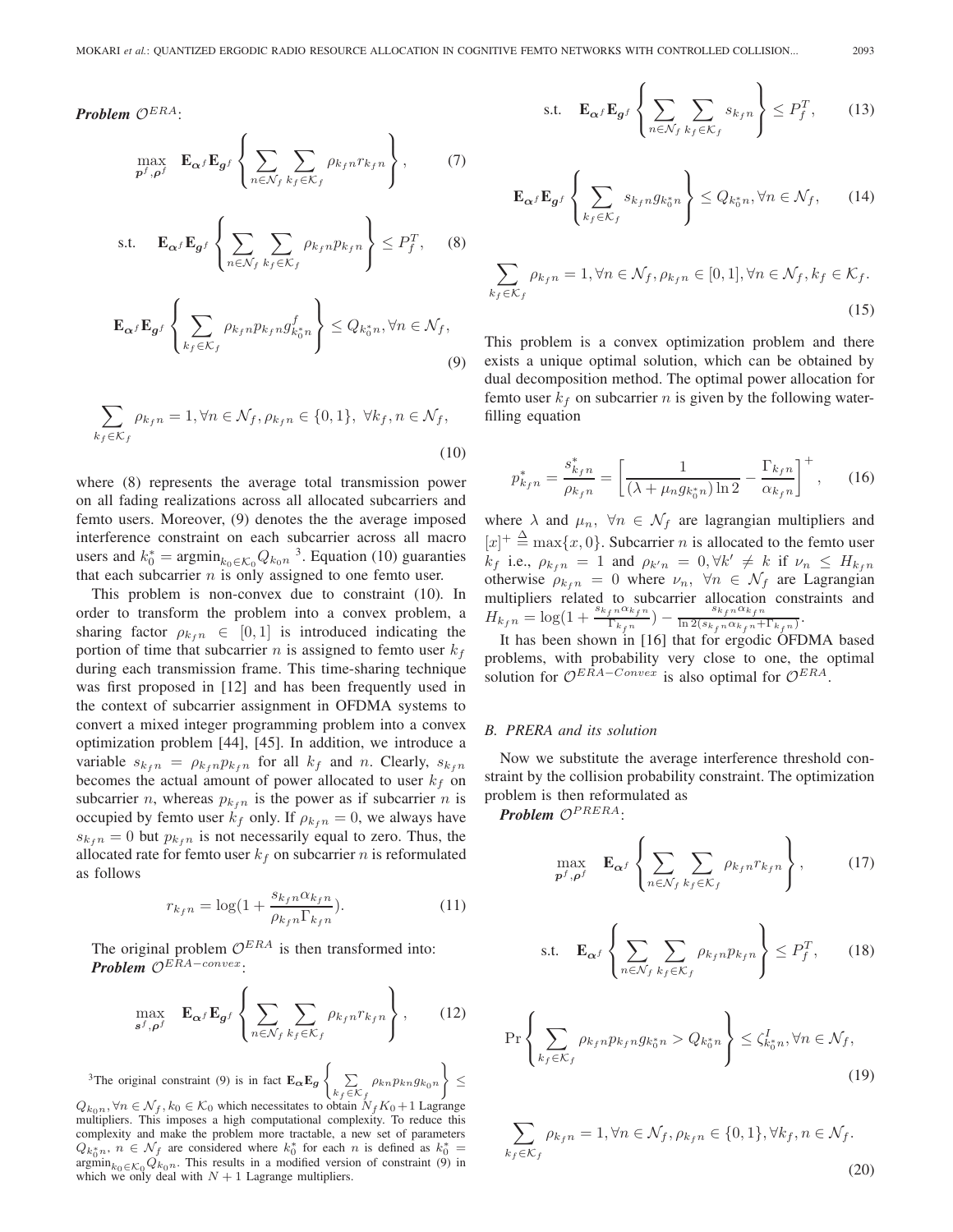*1) Optimal Approach (OA):* The collision probability constraint, (19), can be simplified to

$$
\Pr\left\{\sum_{k_f \in \mathcal{K}_f} \rho_{k_f n} p_{k_f n} g_{k_0^n n} > Q_{k_0^n n}\right\} \tag{21}
$$

$$
= \Pr\left\{ g_{k_0^* n} > \frac{Q_{k_0^* n}}{\sum\limits_{k_f \in \mathcal{K}_f} \rho_{k_f n} p_{k_f n}} \right\}
$$
(22)

$$
= 1 - F_{g_{k_0^n n}} \left( \frac{Q_{k_0^n n}}{\sum_{k_f \in \mathcal{K}_f} \rho_{k_f n} p_{k_f n}} \right) \leq \zeta_{k_0^n n}^I. \tag{23}
$$

Since the probability distribution function is monotonically increasing, for a given subcarrier *n* and macro user  $k_0^*$ , (21) can be substituted with

$$
\sum_{k_f \in \mathcal{K}_f} \rho_{k_f n} p_{k_f n} \le \frac{Q_{k_0 n}^*}{F_{g_{k_0 n}}^{-1} \left(1 - \zeta_{k_0 n}^I\right)}.
$$
 (24)

Inequality (24) suggests a threshold on the allocated power to subcarrier  $n$  across all the femto users as a function of the collision probability constraint. Consequently, the original problem can be written as

*Problem*  $\tilde{O}^{PRERA-OA}$ :

$$
\max_{\mathbf{p}^f, \mathbf{\rho}^f} \quad \mathbf{E}_{\alpha^f} \left\{ \sum_{n \in \mathcal{N}_f} \sum_{k_f \in \mathcal{K}_f} \rho_{k_f n} r_{k_f n} \right\},\tag{25}
$$

$$
\text{s.t.} \quad \mathbf{E}_{\alpha^f} \left\{ \sum_{n \in \mathcal{N}_f} \sum_{k_f \in \mathcal{K}_f} \rho_{k_f n} p_{k_f n} \right\} \le P_f^T, \tag{26}
$$

$$
\sum_{k_f \in \mathcal{K}_f} \rho_{k_f n} p_{k_f n} \le \frac{Q_{k_0 n}^*}{F_{g_{k_0 n}^*}^{-1} \left(1 - \zeta_{k_0 n}^I\right)}, \forall n \in \mathcal{N}_f,
$$
 (27)

$$
\sum_{k_f \in \mathcal{K}_f} \rho_{k_f n} = 1, \forall n \in \mathcal{N}_f, \rho_{k_f n} \in \{0, 1\}, \forall k_f, n \in \mathcal{N}_f.
$$
\n(28)

Although we were able to transform the probabilistic constraint into a non-probabilistic one, the problem is still not convex. Similar to  $\overline{O}^{ERA}$ , we relax the subcarrier allocation indicator and introduce a variable  $s_{k_f n} = \rho_{k_f n} p_{k_f n}$  for all  $k_f$  and n. Thus, the allocated rate for femto user  $k_f$  on subcarrier *n* is similar to (11). Finally,  $\tilde{O}^{PRERA - O'A}$  is transformed into the following convex problem:

*Problem* Ô<sup>PRERA−OA</sup>:

$$
\max_{\mathbf{s}^f, \rho^f} \mathbf{E}_{\alpha^f} \left\{ \sum_{n \in \mathcal{N}_f} \sum_{k_f \in \mathcal{K}_f} \rho_{k_f n} r_{k_f n} \right\},\qquad(29)
$$

$$
\text{s.t.} \quad \mathbf{E}_{\alpha^f} \left\{ \sum_{n \in \mathcal{N}_f} \sum_{k_f \in \mathcal{K}_f} s_{k_f n} \right\} \le P_f^T, \tag{30}
$$

$$
\sum_{k_f \in \mathcal{K}_f} s_{k_f n} \le \frac{Q_{k_0^n n}}{F_{g_{k_0^n n}}^{-1} \left(1 - \zeta_{k_0^n}^I\right)}, \forall n \in \mathcal{N}_f,\tag{31}
$$

$$
\sum_{k_f \in \mathcal{K}_f} \rho_{k_f n} = 1, \forall n \in \mathcal{N}_f, \rho_{k_f n} \in [0, 1], \quad \forall k, n \in \mathcal{N}_f.
$$
\n(32)

The unique optimal solution of this problem can be obtained by the dual decomposition method. The optimal power allocation for femto user  $k_f$  on subcarrier n is given by the following water-filling equation

$$
p_{k_f n}^* = \frac{s_{k_f n}^*}{\rho_{k_f n}} = \left[ \frac{1}{(\lambda + \mu_n) \ln 2} - \frac{\Gamma_{k_f n}}{\alpha_{k_f n}} \right]^+, \qquad (33)
$$

Subcarrier *n* is allocated to the femto user  $k_f$  i.e.,  $\rho_{k_f n} = 1$ and  $\rho_{k_f'n} = 0, \forall k_f' \neq k_f$  if  $\nu_n \leq H_{kfn}$  otherwise  $\rho_{kfn} = 0$ <br>where  $\nu_n$ ,  $\forall n \in \mathcal{N}_f$  are Lagrangian multipliers related to subcarrier allocation constraints and  $H_{k_f n} = \log(1 + \frac{s_{k_f n} \alpha_{k_f n}}{\sum_{r} p_{r}}) - \frac{s_{k_f n} \alpha_{k_f n}}{\sum_{r} p_{r}}$  $\frac{f^{n \alpha_{k_f n}}}{\Gamma_{k_f n}}$ ) –  $\frac{s_{k_f n} \alpha_{k_f n}}{\ln 2(s_{k_f n} \alpha_{k_f n} + \Gamma_{k_f n})}$ .

## *C. Iterative Approach (IA)*

In this approach, instead of solving  $\mathcal{O}^{PRERA}$  directly, a new RA problem is solved iteratively. To do so, the probabilistic constraint is eliminated and substituted by a nonprobabilistic conventional constraint. The new optimization problem is solved iteratively until probability constraints are satisfied. In fact, IA adjusts the key parameters (maximum allowable average power of interference) such that after sufficient number of iterations, collision probability is satisfied. In other words in each iteration, the collision probability constraint is eliminated from  $\mathcal{O}^{PRERA}$  and substituted by average interference threshold constraint for each subcarrier.

Let *l* be the iteration number and  $\theta_{CO}^n \in [0, 1], \forall n \in \mathcal{N}_f$  be<br>aling parameters. The adjusted average maximum allowable scaling parameters. The adjusted average maximum allowable interference constraint at the  $l^{th}$  iteration for subcarrier n is yielded as  $\hat{Q}_n(l) = \theta_{C\hat{C}}^n \hat{Q}_n(l-1) \leq \hat{Q}_n(l-1)$ ,  $\forall n \in \mathcal{N}_f$ .<br>Thus the new constraint is obtained as follows: Thus, the new constraint is obtained as follows:

$$
\sum_{k_f \in \mathcal{K}_f} \bar{g}_{k_0 n}^f \mathbf{E}_{\alpha_{k_f n}} \bigg\{ \rho_{k_f n} p_{k_f n}(\alpha_{k_f n}) \bigg\} \le \hat{Q}_n(l), \forall n \in \mathcal{N}_f, (34)
$$

where  $\bar{g}_{k_0n}^f$  is the average of  $g_{k_0n}^f$ .<br>
IA can be implemented in four

IA can be implemented in four steps which is summarized in Table I.

For all femto transmitters, the corresponding process  $Q_n(l)$ is a decreasing of function l since  $\theta_{CO}^n(l) \in [0, 1]$ . Therefore,  $\mathcal{CO}_{k_0^*n}^{f}(l)$  will be decreased by increasing l. It can be easily seen that as l tends to  $\infty$ ,  $\theta_{C}^n(t)$  tends to 1, implying the convergence of the algorithm convergence of the algorithm.

*Remark 1*: In IA, we can control the speed of convergence via  $\theta_{CO}^n(l) = (1 - \mathcal{D}_{CO}^n)^{\Theta}$  where  $\Theta \geq 1$ . In fact for  $\Theta > 1$  the value of auxiliary parameters will be adjusted faster 1, the value of auxiliary parameters will be adjusted faster,<br>making the algorithm converge quicker. However, this faster making the algorithm converge quicker. However, this faster convergence comes at the cost of smaller femto ergodic sum rate. This is mainly because for  $\Theta > 1$ , the algorithm jumps over some feasible solutions that may satisfy the probabilistic constraints.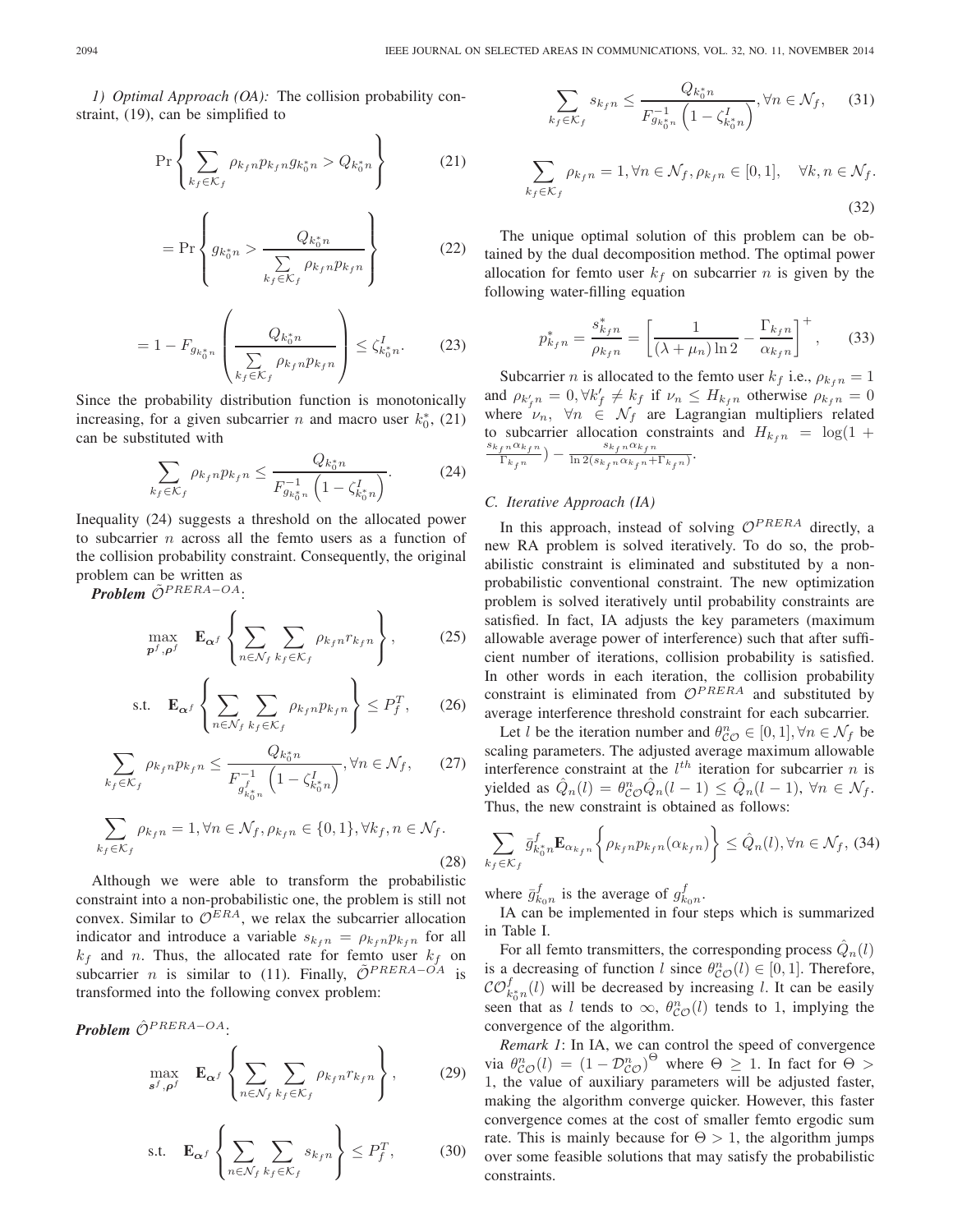#### TABLE I ALGORITHM I

**Step1:** Initialize the auxiliary variables,  $\hat{Q}_n (l = 1) = \pi_n^I \max_u Q_{k_0 n}$  where  $\pi_n^I$  is an arbitrary positive large number,  $S_{k_0 n}$ . Convents the new estimination problem  $\mathcal{O}^{PRERA-IA}$ *Step2:* Generate the new optimization problem,  $\mathcal{O}^{PRERA-IA}$ , at the  $l^{th}$  iteration,

*Step2.1:* Similar to  $\mathcal{O}^{ERA}$ , relax the subcarrier allocation constraint and define a variable  $s_{k_f n} = \rho_{k_f n} p_{k_f n}$ ,

*Step2.2:* Take the derivative of the corresponding Lagrangian function with respect to  $s_{k_f n}$ 

*Step2.3:* Obtain the allocated power for femto user  $k_f$  on subcarrier  $n$  with some mathematical manipulations which is depicted in the second row of Table II.

*Step3:* Using the obtained power allocation and allocated subcarriers, compute the collision and power outage probabilities at the  $l^{th}$  iteration,

**Step4:** Compute  $\mathcal{D}_{CC}^n(l) = |CC_{k_0 n}^f(l) - \zeta_{k_0 n}^I|, \forall n \in \mathcal{N}_f,$ **Step4.1**: If  $D_{CO}^n(i) = |CO_{k_0^n n}(i) - S_{k_0^n n}^n|$ ,  $\forall n \in \mathcal{N}_f$ ,  $\mathsf{Step 4.2}:$  Compute  $\theta_{CO}^n(l) = 1 - \mathcal{D}_{CO}^n(l)$ ,  $\forall n \in \mathcal{N}_f$ ,  $\mathsf{Step 4.2}:$  Compute  $\theta_{CO}^n(l) = 1 - \mathcal{D}_{CO}^n(l)$ ,  $\forall n \in \mathcal{N}_f$ ,  $l = l + 1$ and adjust the auxiliary variables as  $\hat{Q}_n(l) = \theta_{\mathcal{CO}}^n(l) \hat{Q}_n(l-1)$ , then go to *Step2*, *Step5:* End.

*Remark 2*: Remark 1 shows that the designer can always make a compromise between the complexity of the RA problem and the performance of the femto network. A larger Θ, yields remarkably faster convergence at the expense of noticeably weaker performance, and vice versa.

*Remark 3*: In simulation results, we compare the sumrate obtained based on the optimal approach and that of our proposed IA algorithm and show that the performance of IA is very close to optimal.

## *D. Analytical Approach (AA)*

The required computational complexity of solving the optimization problem based on IA can be pretty high when we are dealing with probabilistic constraints. To tackle this issue, we propose the AA approach. In this approach, the considered probabilistic constraint is substituted by non-probabilistic using upper bounds as will be explained in the sequel.

*1) Upper bound on collision probability based on Markov's inequality:* We suggest an upper bound on the collision probability using the Markov's Inequality. For the  $k_0^{th}$  macro user on subcarrier  $n$  we have

$$
\mathcal{CO}_{k_0 n}^f = \Pr \left\{ \sum_{k_f \in \mathcal{K}_f} p_{k_f n} (\alpha_{k_f n}) g_{k_0 n}^f > Q_{k_0 n} \right\} \tag{35}
$$

$$
= \mathbf{E}_{\alpha} \left\{ \Pr \left\{ \sum_{k_f \in \mathcal{K}_f} p_{k_f n}(\alpha_{k_f n}) g_{k_0 n}^f > Q_{k_0 n} | \alpha^f \right\} \right\} \tag{36}
$$

$$
\leq \mathbf{E}_{\alpha^f} \left\{ \frac{\sum\limits_{k_f \in \mathcal{K}_f} \bar{g}_{k_0 n}^f p_{k_f n}(\alpha_{k_f n})}{Q_{k_0 n}} \right\} \tag{37}
$$

$$
= \frac{\sum\limits_{k_f \in \mathcal{K}_f} \bar{g}_{k_0 n}^f \mathbf{E}_{\alpha_{k_0 n}} \left\{ p_{k_f n}(\alpha_{k_f n}) \right\}}{Q_{k_0 n}}.
$$
 (38)

With some manipulations, (35) is modified to

 $\equiv$ 

$$
\sum_{k_f \in \mathcal{K}_f} \bar{g}_{k_0 n} \mathbf{E}_{\alpha_{k_f n}} \left\{ p_{k_f n}(\alpha_{k_f n}) \right\} \leq \zeta_{k_0 n}^I Q_{k_0 n}.
$$
 (39)

Replacing (19) in  $\mathcal{O}^{PRERA}$  with (39), the problem can be formulated into a tractable optimization problem called,  $O^{PRERA-AA-M}$ . Taking the derivative of the corresponding Lagrangian function with respect to  $s_{k,n}$  and with some mathematical manipulations, the solution is obtained which is depicted in the third row of Table II.

*2) Upper bound on collision probability based on Bernstein approximation:* We can also use an upper bound on the collision probability using the Bernstein Approximation. Using this approximation, collision probability for  $k_0^{th}$  macro user on subcarrier  $n$  can be substituted with the following constraint [46], [47]

$$
\inf_{\tau>0} \mathbf{E}_{\alpha^f} \bigg\{ \varpi_{k_0 n} + \tau \sum_{k_f \in \mathcal{K}_f} \Lambda(\tau^{-1} p_{k_f n}(\alpha_{k_f n})) \bigg\} \le 0, \quad (40)
$$

where

$$
\varpi_{k_0 n} = -Q_{k_0 n} - \tau \log \zeta_{k_0 n}^I,
$$
\n(41)

and

$$
\Lambda(z) = \max_{f_g(x)} \left\{ \ln \left( \int e^{zx} df_g(x) \right) \right\}.
$$
 (42)

The tractability of the above modified constraint depends on efficiently computing  $\Lambda(z)$ . The following upper bound can be used to deal with this issue:

$$
\Lambda(z_{k_0n}^f) \le \max\left\{\mu_{k_0n}^{f-} z_{k_0n}^f, \mu_{k_0n}^{f+} z_{k_0n}^k\right\} + \frac{(\sigma_{k_0n}^f z_{k_0n}^f)^2}{2},\tag{43}
$$

where  $\mu_{k_0,n}^f$ ,  $\mu_{k_0,n}^f$  and  $(\sigma_{k_0,n}^f)^2$  are fixed and can be determined<br>hased on the probability distribution. More details can be based on the probability distribution. More details can be found in Table 1 of [47]. Substituting this upper bound in (40), we obtain

$$
\mathbf{E}_{\alpha^f} \bigg\{ \sum_{k_f \in \mathcal{K}_f} \max \bigg\{ \mu_{k_f n}^{k-} p_{k_f n}(\alpha_{k_f n}), \mu_{k_f n}^{k+} p_{k_f n}(\alpha_{k_f n}) \bigg\} \tag{44}
$$

$$
-Q_{k_0 n} + \sqrt{2\log \frac{1}{\zeta_{k_0 n}^I}} \bigg(\sum_{k_f \in \mathcal{K}_f} (p_{k_f n}(\alpha_{k_f n}) \sigma_{k_0 n}^k)^2\bigg)^{1/2}\bigg\} \leq 0.
$$

We suppose that  $g_{k_0n}^f$  is bounded and belongs to  $[a_{k_0n}^f, b_{k_0n}^f]$ <br>d normalized to [-1, 1]. The normalized interference chanand normalized to  $[-1, 1]$ . The normalized interference channel power is denoted by  $\check{a}_{k_0n}^f = \frac{b_{k_0n}^f - a_{k_0n}^f}{2}$  where  $\check{b}_{k_0n}^f = \frac{b_{k_0n}^f - b_{k_0n}^f}{2}$  and  $\check{g}_{k_0n}^f = \frac{g_{k_0n}^f - b_{k_0n}^f}{\check{a}_{k_0n}^f}$ . Thus, the normalized . Thus, the normalized version of (44) can be obtained as follows [48]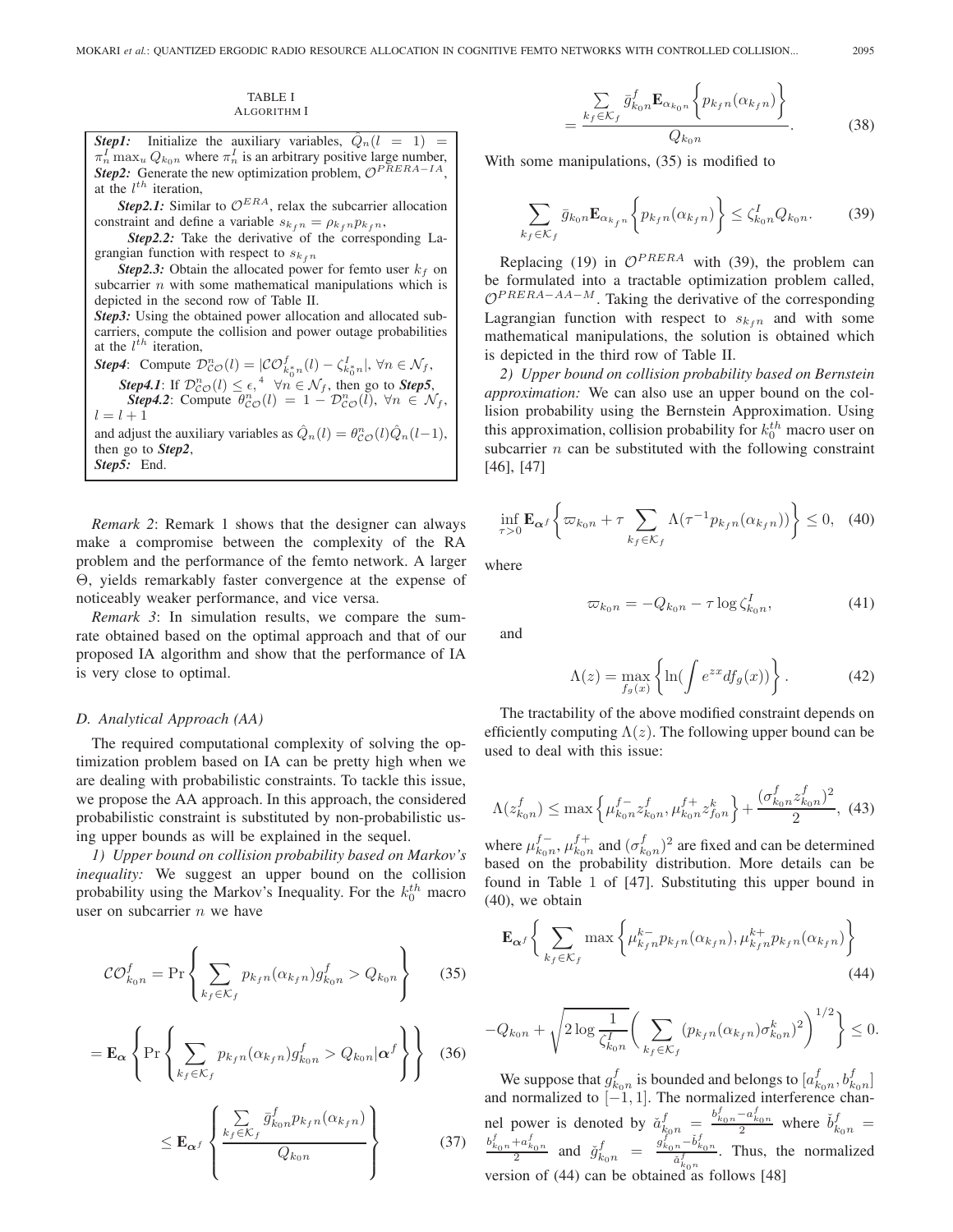TABLE II ALLOCATED POWER FOR DIFFERENT APPROACHES IN PRERA

| Approaches | Allocated power                                                                   |
|------------|-----------------------------------------------------------------------------------|
| IΑ         | $\Gamma_{k_f n}$<br>$\alpha_{k,n}$<br>$(\lambda + \bar{g}_{k_0 n}^J \mu_n) \ln 2$ |
| AA-B       | $\Gamma_{k_f n}$<br>$\alpha_{k_f n}$<br>$(\lambda+\Upsilon^J_{k_0^*n}\mu_n)\ln 2$ |
| AA-M       | $\Gamma_{k,n}$<br>$\alpha_{k_f n}$<br>$(\lambda + \bar{g}_{k_0 n}^f \mu_n) \ln 2$ |

$$
\mathbf{E}_{\alpha} f \left\{ -Q_{k_0 n} + \sum_{k_f \in \mathcal{K}_f} (\check{b}_{k_0 n}^f + \check{a}_{k_0 n}^f \mu_{k_0 n}^{f+}) p_{k_f n} (\alpha_{k_f n}) \right\} (45)
$$

$$
+\sqrt{2\log \frac{1}{\zeta_{k_0 n}^I}} \bigg(\sum_{k_f \in \mathcal{K}_f} (\check{a}_{k_0 n}^f p_{k_f n}(\alpha_{k_f n}) \sigma_{k_0 n}^f)^2\bigg)^{1/2}\bigg\} \leq 0.
$$

Using the fact that  $\|x\|_2 \leq \|x\|_1$  where  $\|x\|_q$  denotes norm  $q$  vector of  $x$ , we can obtain a more tractable constraint as follows which substitutes the collision probability:

$$
\mathbf{E}_{\alpha^{f}} \bigg\{ -Q_{k_{0}n} + \sum_{k_{f} \in \mathcal{K}_{f}} (\check{b}_{k_{0}n}^{f} + \check{a}_{k_{0}n}^{f}) p_{k_{f}n} (\alpha_{k_{f}n}) \tag{46}
$$

$$
+ \sqrt{2 \log \frac{1}{\zeta_{k_{0}n}^{f}} \sum_{k_{f} \in \mathcal{K}_{f}} |\check{a}_{k_{0}n}^{f} p_{k_{f}n} (\alpha_{k_{f}n}) \sigma_{k_{0}n}^{f}|} \bigg\} \leq 0.
$$

Thus, after some mathematical manipulation of (46), collision probability constraint (19) is substituted by the following average transmission power constraint:

$$
\mathbf{E}_{\alpha^f} \left\{ \sum_{k_f \in \mathcal{K}_f} \Upsilon_{k_0 n}^f p_{k_f n}(\alpha_{k_f n}) \right\} \le Q_{k_0 n}, \qquad (47)
$$

where  $\Upsilon_{k_0n}^f = (\check{b}_{k_0n}^f + \check{a}_{k_0n}^f \mu_{k_0n}^{f+}) + \sqrt{2 \log \frac{1}{\zeta_{k_0n}^f}} |\check{a}_{k_0n}^f \sigma_{k_0n}^f|.$ Using the modified constraint,  $\mathcal{O}^{PRERA}$  can be formulated

into a tractable optimization problem called  $\mathcal{O}^{PRERA-AA-B}$ .

Taking the derivative of the corresponding Lagrangian function with respect to  $s_{k+n}$  and with some mathematical manipulations, we obtain the allocated power for each femto user  $k_f$  on subcarrier n which is depicted in last row of Table II.

*Remark 4*: As can be seen from table II, the allocated powers for the case of IA and AA-M is only a function of the mean value of the interference channel gain. In other words, in contrast to the original ERA problem, we do not need the knowledge of I-CSI even in the online phase and only I-CDI is necessary to obtain the mean. This is another important advantage of the proposed scheme. This is not the case for AA-B method.

## IV. FULLY ROBUST ERGODIC RESOURCE ALLOCATION (FRERA) AND ITS SOLUTION

In this section, in addition to the collision probability constraint, we replace the average power constraint with power outage probability constraint. We refer to the resulting

problem as fully robust ergodic resource allocation (FRERA). In contrast to PRERA, we are not able to transform this problem into a convex one. Therefore, we are confined to use the proposed IA and AA algorithms. We also propose suboptimal algorithms referred to as hybrid approaches (HA). The FRERA problem is formulated as follows:

*Problem* OF RERA:

$$
\max_{\mathbf{p}^f, \mathbf{\rho}^f} \quad \sum_{k_f \in \mathcal{K}_f} \sum_{n_f \in \mathcal{N}_f} \mathbf{E}_{\alpha_{k_f n}} \bigg\{ \rho_{k_f n} r_{k_f n} (\alpha_{k_f n}) \bigg\}, \qquad (48)
$$

s.t. 
$$
(2), (4), (10),
$$

#### *A. Iterative Approach (IA)*

In this approach we act similar to the case of PRERA. Instead of solving  $\mathcal{O}^{FRERA}$  directly, a new RA problem is realized where the probabilistic constraints are eliminated and substituted by tractable constraints, i.e., the collision probability constraint is substituted by average interference threshold constraint and the power outage probability constraint is replaced by average transmission power constraint. The new optimization problem is solved iteratively until probability constraints are satisfied. In fact, IA adjusts the key parameters (maximum average power of interference and maximum average transmission power of femto base station) such that after sufficient number of iterations, collision and power outage probabilities are satisfied.

Let l be the iteration number and  $\theta_{CO}^n \in [0,1]$  and<br>co  $\epsilon_{CO}^n = [0, 1]$  be scaling parameters. The adjusted aver- $\theta_{PQ_f} \in [0, 1]$  be scaling parameters. The adjusted average maximum allowable interference constraint at the  $l^{th}$ iteration for subcarrier  $n$  and average maximum allowable transmission power of femto base station are yielded as  $\hat{Q}_n(l) = \theta_{CO}^n \hat{Q}_n(l-1) \leq \hat{Q}_n(l-1), \forall n \in \mathcal{N}_f$ , and<br>  $\hat{P}^T(l) = \theta_{CO} \hat{P}^T(l-1) \leq \hat{P}^T(l-1)$  respectively. Thus  $\hat{P}_f^T(l) = \theta_{\mathcal{P}\mathcal{O}_f} \hat{P}_f^T(l-1) \leq \hat{P}_f^T(l-1)$ , respectively. Thus, the new constraints are obtained as follows:

$$
\sum_{k_f \in \mathcal{K}_f} \bar{g}_{k_f n}^f \mathbf{E}_{\alpha_{k_f n}} \left\{ \rho_{k_f n} p_{k_f n} (\alpha_{k_f n}) \right\} \le \hat{Q}_n(l),
$$
  

$$
\forall n \in \mathcal{N}_f,
$$
 (49)

$$
\sum_{n \in \mathcal{N}_f} \sum_{k_f \in \mathcal{K}_f} \mathbf{E}_{\alpha_{k_f n}} \left\{ \rho_{k_f n} p_{k_f n} (\alpha_{k_f n}) \right\} \le \hat{P}_f^T(l),\tag{50}
$$

IA can be implemented in four steps which is summarized in Table III.

#### *B. Analytical Approach (AA)*

Similar to the partially robust case, in order to reduce the computational complexity, we propose the AA approach. In this approach, probabilistic constraints are substituted by nonprobabilistic ones using upper bounds as will be explained in the sequel.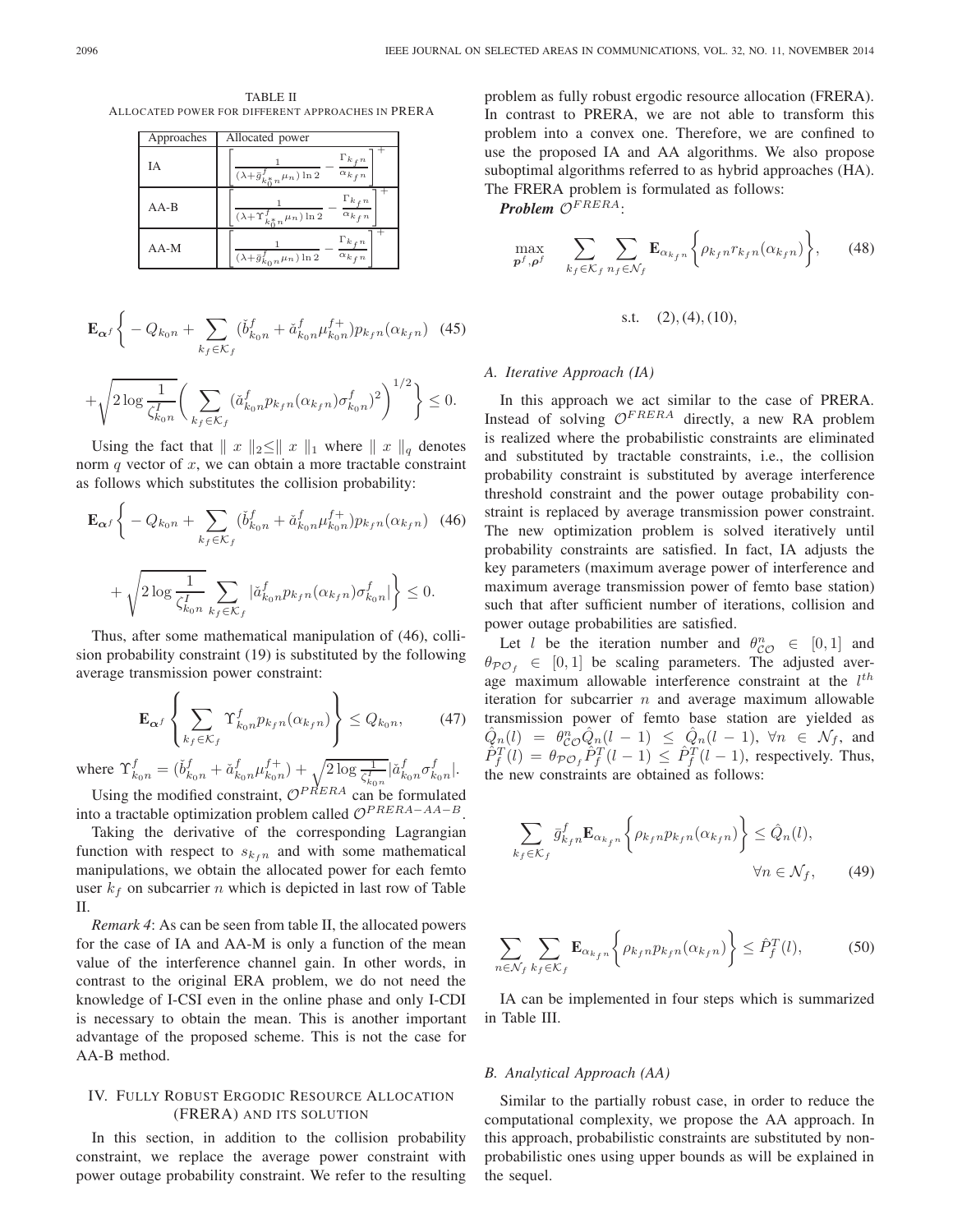TABLE III ALGORITHM II

| <b>Step1:</b> Initialize the auxiliary variables, $\ddot{Q}_n(l = 1)$ =                                                                                    |  |  |
|------------------------------------------------------------------------------------------------------------------------------------------------------------|--|--|
| $\pi_n^I \max_u Q_{k_0 n}$ and $\hat{P}_{f}^{T}(l=1) = \pi^p P_f^T \pi_n^I$ where $\pi_n^I$ and                                                            |  |  |
| $\pi^p$ are arbitrary positive large number,                                                                                                               |  |  |
| <b>Step2:</b> Generate the new optimization problem, $\mathcal{O}^{FRERA-IA}$ .                                                                            |  |  |
| at the $l^{th}$ iteration,                                                                                                                                 |  |  |
| <b>Step2.1:</b> Similar to $\mathcal{O}^{ERA}$ , relax the subcarrier allocation                                                                           |  |  |
| constraint and define a variable $s_{k+n} = \rho_{k+n} p_{k+n}$ ,                                                                                          |  |  |
| <i>Step2.2:</i> Take the derivative of the corresponding La-                                                                                               |  |  |
| grangian function with respect to $s_{k_f n}$                                                                                                              |  |  |
| <b>Step2.3:</b> Obtain the allocated power for femto user $k_f$ on                                                                                         |  |  |
| subcarrier $n$ with some mathematical manipulations which is                                                                                               |  |  |
| depicted in second row of Table IV.                                                                                                                        |  |  |
| <b>Step3:</b> Using the obtained power allocation and allocated sub-                                                                                       |  |  |
| carriers, compute the collision and power outage probabilities                                                                                             |  |  |
| at the $l^{th}$ iteration,                                                                                                                                 |  |  |
| <b>Step4:</b> Compute $\mathcal{D}_{\mathcal{CO}}^n(l) =  \mathcal{CO}_{k_0 n}^*(l) - \zeta_{k_0 n}^* , \forall n$ , and                                   |  |  |
| $\mathcal{D}_{\mathcal{PO}_{f}}(l) =  \mathcal{PO}_{f}(l) - \zeta^{p} ,$                                                                                   |  |  |
| <b>Step4.1:</b> If $\mathcal{D}_{\mathcal{CO}}^n(l) \leq \epsilon$ , $\forall n \in \mathcal{N}_f$ , and $\mathcal{D}_{\mathcal{PO}_f}(l) \leq \epsilon$ , |  |  |
| then go to <i>Step5</i> ,                                                                                                                                  |  |  |
| <b>Step4.2:</b> Compute $\theta_{\mathcal{CO}}^n(l) = 1 - \mathcal{D}_{\mathcal{CO}}^n(l)$ , $\forall n \in \mathcal{N}_f$ ,                               |  |  |
| $\theta_{\mathcal{D},\Omega}$ , $(l) = 1 - \mathcal{D}_{\mathcal{D},\Omega}$ , $(l)$ , set $l = l + 1$ and adjust the                                      |  |  |

 $\theta_{\mathcal{PO}_{f}}(l)=1 - \mathcal{D}_{\mathcal{PO}_{f}}(l)$ , set  $l = l + 1$  and adjust the auxiliary variables as  $\hat{Q}_n(l) = \theta_{C\mathcal{O}}^n(l)\hat{Q}_n(l-1)$  and  $\hat{P}_f^T(l) =$  $\theta_{\mathcal{PO}_f}(l)\hat{P}_f^T(l-1)$ , then go to **Step2**, *Step5:* End.

*1) Upper bound on power outage probability :* We suggest an upper bound on the power outage probability as follows

$$
\mathcal{PO} = \Pr\left\{ \sum_{n \in \mathcal{N}_f} \sum_{k_f \in \mathcal{K}_f} p_{k_f n}(\alpha_{k_f n}) > P_f^T \right\} \tag{51}
$$

$$
\leq \Pr\left\{\max_{n,k_f} \left\{p_{kfn}(\alpha_{kfn})\right\} > \frac{P_f^T}{N_f}\right\} \tag{52}
$$

$$
= 1 - \Pr\left\{\max_{n,k} \left\{ p_{kfn}(\alpha_{kfn}) \right\} \le \frac{P_f^T}{N_f} \right\} \tag{53}
$$

$$
= 1 - \prod_{n \in \mathcal{N}_f} \prod_{k_f \in \mathcal{K}_f} \Pr \left\{ p_{k_f n}(\alpha_{k_f n}) \le \frac{P_f^T}{N_f} \right\} \tag{54}
$$

$$
= 1 - \left[ \Pr \left\{ p_{k_f n}(\alpha_{k_f n}) \le \frac{P_f^T}{N_f} \right\} \right]^{N_f K_f} . \tag{55}
$$

Based on (51) and with some manipulations, (4) is modified to

$$
\Pr\left\{p_{k_f n}(\alpha_{k_f n}) \le \frac{P_f^T}{N_f}\right\} \ge \sqrt[N_f K] \sqrt{1 - \zeta_k^p}.\tag{56}
$$

Using (56), we can replace the power outage probability constraint with the following sufficient constraint

$$
p_{k_f n} \le \frac{P_f^T F_{\alpha_{k_f n}}^{-1} (1 - {^{N_f K}\sqrt{1 - \zeta_k^p}})}{N \alpha_{k_f n}},
$$
\n(57)

TABLE IV ALLOCATED POWER FOR DIFFERENT APPROACHES IN FRERA

| Approaches | Allocated power                                                                                                             |
|------------|-----------------------------------------------------------------------------------------------------------------------------|
| IΑ         | ÷<br>$\frac{1}{(\lambda+\bar{g}^f_{k^*_\alpha n}\mu_n)\ln2}-\frac{\Gamma_{k_f n}}{\alpha_{k_f n}}$                          |
|            | $\frac{ \boldsymbol{P}_f^T \boldsymbol{F}^{-1}_{\alpha_{k_{f}n}} (1 - N f^K \sqrt[s]{(1 - \zeta^p_k)})}{N \alpha_{k_{f}n}}$ |
| $AA-B$     | $\frac{1}{\Upsilon^k_{\stackrel{*}{b}_0^* n}\mu_n\ln2}-\frac{\Gamma_{k_f n}}{\alpha_{k_f n}}\,\Big \,$                      |
|            | $\frac{{_{P}T}_{F_{\alpha_{k_f}}-1}(1-{}^{N_fK}\sqrt{(1-\zeta^p)})}{ {}_{N_f\alpha_{k_f}} n}$                               |
| $AA-M$     | $\Gamma_{k_f n}$<br>$\frac{1}{\bar{g}_{k_0 n} \mu_n \ln 2} -$<br>$\alpha_{k_f\,n}$                                          |
|            | $\frac{P_f^T F_{\alpha_{k_{f}} n}^{-1} (1 - N f^K \sqrt{(1 - \zeta^p)})}{N f^{\alpha_{k_{f}} n}}$                           |
| HA-IIAP-M  | $\Gamma_{k_f n}$<br>$\overline{g}_{k_{0}^{*}n}^{f}$ $\mu_{n}$ ln 2<br>$\alpha_{k_{f}n}$                                     |
| HA-AIIP-M  | ÷<br>$\frac{\Gamma_{k_f n}}{ }$<br>$\frac{1}{(\lambda+\bar{g}^f_{k_0^*n}\mu_n)\ln 2}$<br>$\overline{\alpha}_{k_f n}$        |

where  $F_{\alpha_{k,n}}^{-1}(\cdot)$  is the inverse cumulative density function (CDF) of random variable  $\alpha_{k+n}$ .

*2) Upper bound on collision probability:* Similar to the partially robust case, we can obtain an upper bound on the collision probability using the Markov's Inequality and Bernestain approach.

If we use Markov's Inequality, the corresponding optimization problem,  $\mathcal{O}^{FRERA}$ , can be formulated into a tractable optimization problem called,  $O^{FRERA-AA-M}$ , by replacing (2) with (39) and (4) with (57). Alternatively, if we adopt Bernestain approach, the corresponding optimization problem,  $\mathcal{O}^{FRERA}$ , can be formulated into a tractable optimization problem called,  $O^{FRERA-AA-B}$ , by replacing (2) with (47) and (4) with (57). Taking the derivative of the corresponding Lagrangian function with respect to  $s_{k_f n}$  and with some mathematical manipulations, the solution is obtained which is depicted in the third and fourth rows of Table IV.

## *C. The hybrid approach*

As will be shown in simulation results, the performance of IA is considerably better than that of AA at the expense of larger computational complexity. To provide a trad-off between performance and complexity in RERA, we can treat one of the probabilistic constraints using AA and the other one based on IA. This method is called hybrid approach (HA) and depending on which method is applied to which constraint, we have several combinations. For example, if the collision probability constraint is treated based on IA and the power outage probability constraints is taken care of using AA based on Markov inequality, we demonstrate the resulting solution method by HA-IIAP-M where II denotes Iterative-Interference and AP-M denotes Analytical-Power-Markov. The resulting power allocation for HA-IIAP-M and HA-AI-IP-M has been reported in Table IV.

*Remark 5*: As can be seen from table IV, similar to the case of PRERA, the allocated powers for the case of IA and AA-M is only a function of the mean value of the interference channel gain. This also applies to HA case as long as we do not use the Bernstein method to treat any of the probabilistic constraints.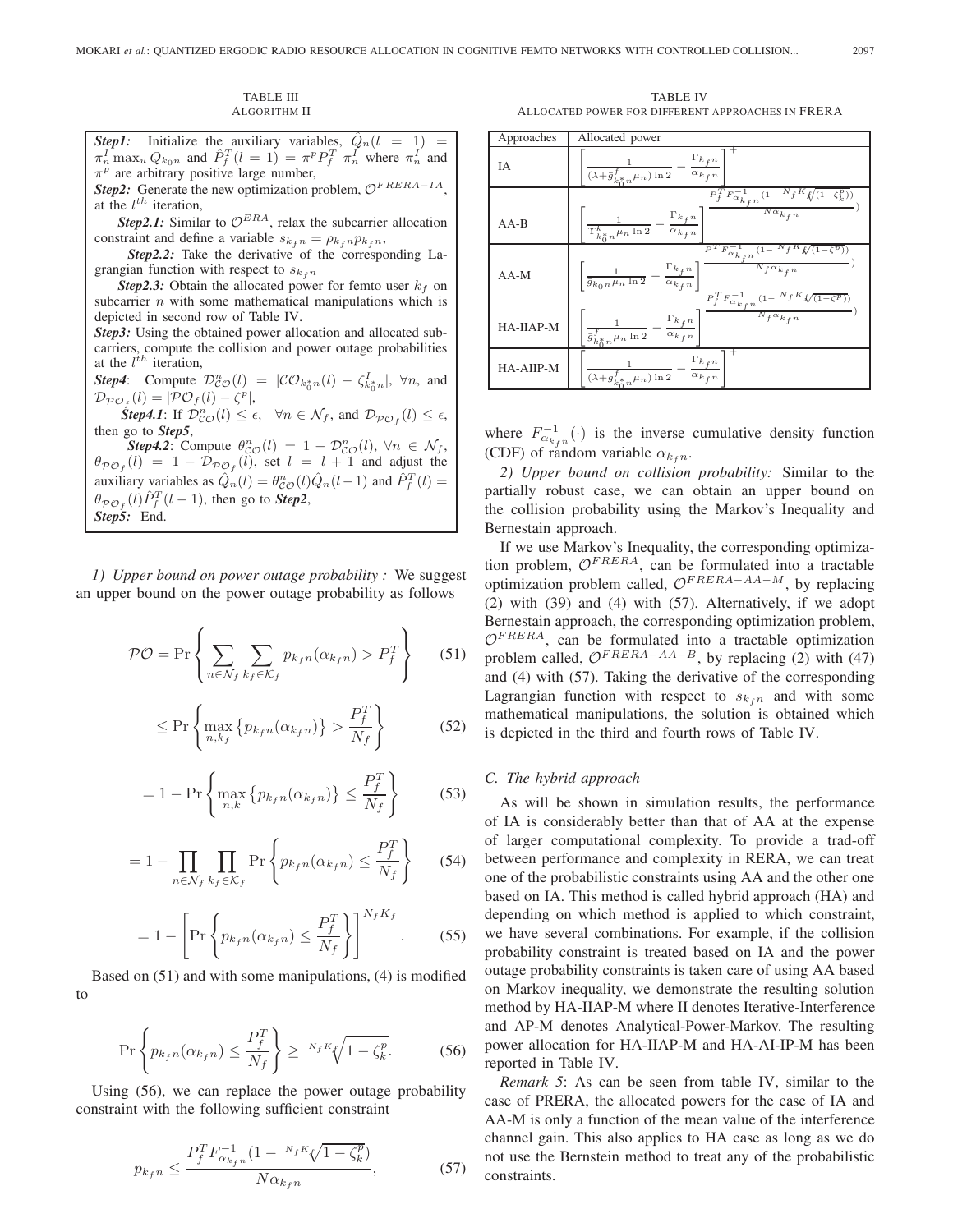## V. QUANTIZED ROBUST ERGODIC RESOURCE ALLOCATION (QRERA)

In this section, we formulate the quantized version of the RERA problem in which the domain of  $\alpha_{k,n}$  is divided into *J fading regions* indexed by  $j = 0, 1, \ldots, J - 1$  that are specified by their boundaries,  $A_{k_f n}(j)$ , where  $A_{k_f n}(0) = 0$ ,  $A_{k_f n}(J) = \infty$ . In this system J-ary modulation is utilized in which  $c(0) = 0$ ,  $c(1) = 1$ , and  $c(j) = 2(j - 1)$ ,  $j =$  $2, \ldots, J-1$  is the modulation rate for the  $j<sup>th</sup>$  region.

The average transmission rate and the average transmission power for femto user  $k_f$  on subcarrier n are respectively obtained as the sum of the data rates and powers associated to each of the regions multiplied by the probability that CINR falls over that particular region [43]. In other words, we have

$$
\mathbf{E}_{\alpha_{k_{f}n}}\left\{r_{k_{f}n}(\alpha_{k_{f}n}, A_{k_{f}n})\right\}
$$
\n
$$
= \rho_{k_{f}n} \sum_{j=0}^{J-1} c(j) \int_{A_{k_{f}n}(j)}^{A_{k_{f}n}(j+1)} f_{\alpha_{k_{f}n}}(x) dx,
$$
\n(58)

$$
\mathbf{E}_{\alpha_{k_{f}n}}\left\{p_{k_{f}n}(\alpha_{k_{f}n}, A_{k_{f}n})\right\}
$$
\n
$$
= \rho_{k_{f}n}\sum_{j=0}^{J-1} h_{k_{f}n}(j) \int_{A_{k_{f}n}(j)}^{A_{k_{f}n}(j+1)} \frac{f_{\alpha_{k_{f}n}}(x)}{x} dx,
$$
\n(59)

where  $f_{\alpha_{k,n}}(x)$  is the probability density function (pdf) of  $\alpha_{k_f n}$  and  $h_{k_f n} (j)$  is expressed as:

$$
h_{k_f n}(j) = \frac{2^{c(j)} - 1}{c_1} \ln \frac{c_2}{\text{BER}_{k_f n}}.
$$
 (60)

The RA problem is then obtained as follows: *Problem* OQRERA:

$$
\max_{\mathbf{A}^f, \rho^f} \sum_{k_f \in \mathcal{K}_f} \sum_{n \in \mathcal{N}_f} \mathbf{E}_{\alpha_{k_f n}} \bigg\{ r_{k_f n}(\alpha_{k_f n}, \mathbf{A}_{k_f n}) \bigg\}, \quad (61)
$$
  
s.t. (2), (4), (10),

Similar to  $\mathcal{O}^{RERA}$ , probabilistic constraints prevent us to apply the dual method directly. Consequently, we propose three approaches, abbreviated by QIA, QAA and QHA to transform the proposed problem into one which can be solved using the dual method.

## *A. Quantized Iterative Approach (QIA)*

We use an algorithm similar to Algorithm II where the tractable constraints which are defined in Step 2 of that algorithm are obtained as follows:

$$
\sum_{k_f \in \mathcal{K}_f} \bar{g}_{k_0^* n} \mathbf{E}_{\alpha_{k_f n}} \bigg\{ p_{k_f n}(\alpha_{k_f n}, A_{k_f n}) \bigg\} \leq \hat{Q}_n(l), \forall n \in \mathcal{N}_f, (62)
$$

$$
\sum_{n \in \mathcal{N}_f} \sum_{k_f \in \mathcal{K}_f} \mathbf{E}_{\alpha_{k_f n}} \bigg\{ p_{k_f n}(\alpha_{k_f n}, A_{k_f n}) \bigg\} \leq \hat{P}_f^T(l). \quad (63)
$$

Taking the derivative of the corresponding Lagrangian function with respect to  $A_{k_f n}(j)$  and with some mathematical manipulations, we can obtain the fading boundary at  $j<sup>th</sup>$  region for femto user  $k_f$  on subcarrier n which is depicted in Table V. Using the obtained boundary regions and allocated subcarriers, the *Step 3* of Algorithm II is modified such that the collision probabilities at the  $l^{th}$  iteration  $\mathcal{CO}_{k_0^*n}^f(l)$  are computed as follows: follows:

$$
\mathcal{CO}_{k_0^n}^f(l) = \Pr\left\{ \sum_{k_f \in \mathcal{K}_f} p_{k_f n}(\alpha_{k_f n}) g_{k_0^n n} \ge Q_{k_0^n n} \right\} \quad (64)
$$

$$
= \Pr \left\{ p_{k_f^* n} (\alpha_{k_f^* n}) g_{k_0^* n} \ge Q_{k_0^* n} \right\} \tag{65}
$$

$$
= \mathbf{E}_{\alpha_{k_f^* n}} \left\{ \Pr \left\{ p_{k_f^* n} (\alpha_{k_f^* n}) g_{k_0^* n} \ge Q_{k_0^* n} | \alpha_{k_f^* n} \right\} \right\} \tag{66}
$$

$$
=1-\mathbf{E}_{\alpha_{k_f^*n}}\bigg\{F_{g_{k_0^*n}}\big(\frac{Q_{k_0^*n}}{p_{k_f^*n}(\alpha_{k_f^*n})}\big)\bigg\}\tag{67}
$$

$$
=1-\sum_{j=0}^{J-1}\int_{A_{k^*n}(j)}^{A_{k^*n}(j+1)}F_{g_{k_0^*n}}\left(\frac{xQ_{k_0^*n}}{h_{k_j^*n}(j)}\right)f_{\alpha_{k_j^*n}}(x)dx. \tag{68}
$$

The power outage probability can be obtained using power Probability Mass Function (PMF) of the femto BS. For a given boundary region and subcarrier assignment, we can use Probability Generating Function (PGF) to obtain the PMF of the allocated transmission power for each femto user. To do this, the allocated transmission power PGF of femto user  $k_f$ on subcarrier  $n$  is obtained as follows:

$$
G_{p_{k_f n}(\alpha_{k_f n})}(Z) = \mathbf{E}_{\alpha_{k_f n}} \left\{ Z^{p_{k_f n}(\alpha_{k_f n})} \right\}
$$
(69)  
= 
$$
\sum_{j=0}^{J-1} Z^{\phi_{k_f n}(j)} \Pr \left\{ p_{k_f n}(\alpha_{k_f n}) = \phi_{k_f n}(j) \right\},
$$

where  $\phi_{k_f n}(j) = \frac{h_{k_f n}(j)}{A_{k_f n}(j)}$ . In this step, we know the set of subcarriers allocated to femto user  $k_f$ . Thus, the allocated femto user to subcarrier *n* is shown by  $k_f(n)$ . The PGF of total allocated transmission power can be obtained as follows where we assume femto channel coefficients are independent and identically distributed:

$$
G_{\Upsilon(\alpha)}(Z) = \mathbf{E}_{\alpha} \left\{ Z^{n \in \mathcal{N}_f}^{p_{k(n)n}(\alpha_{k_f(n)n})} \right\}
$$
(70)

$$
=\prod_{n\in\mathcal{N}_f}\mathbf{E}_{\alpha_{k_f(n)n}}\bigg\{Z^{p_{k_f(n)n}(\alpha_{k_f(n)n})}\bigg\}\tag{71}
$$

$$
=\prod_{n\in\mathcal{N}_f}G_{p_{k_f(n)n}(\alpha_{k_f(n)n})}(Z)=\left[G_{p_{k(n)n}(\alpha_{k(n)n})}(Z)\right]
$$
(72)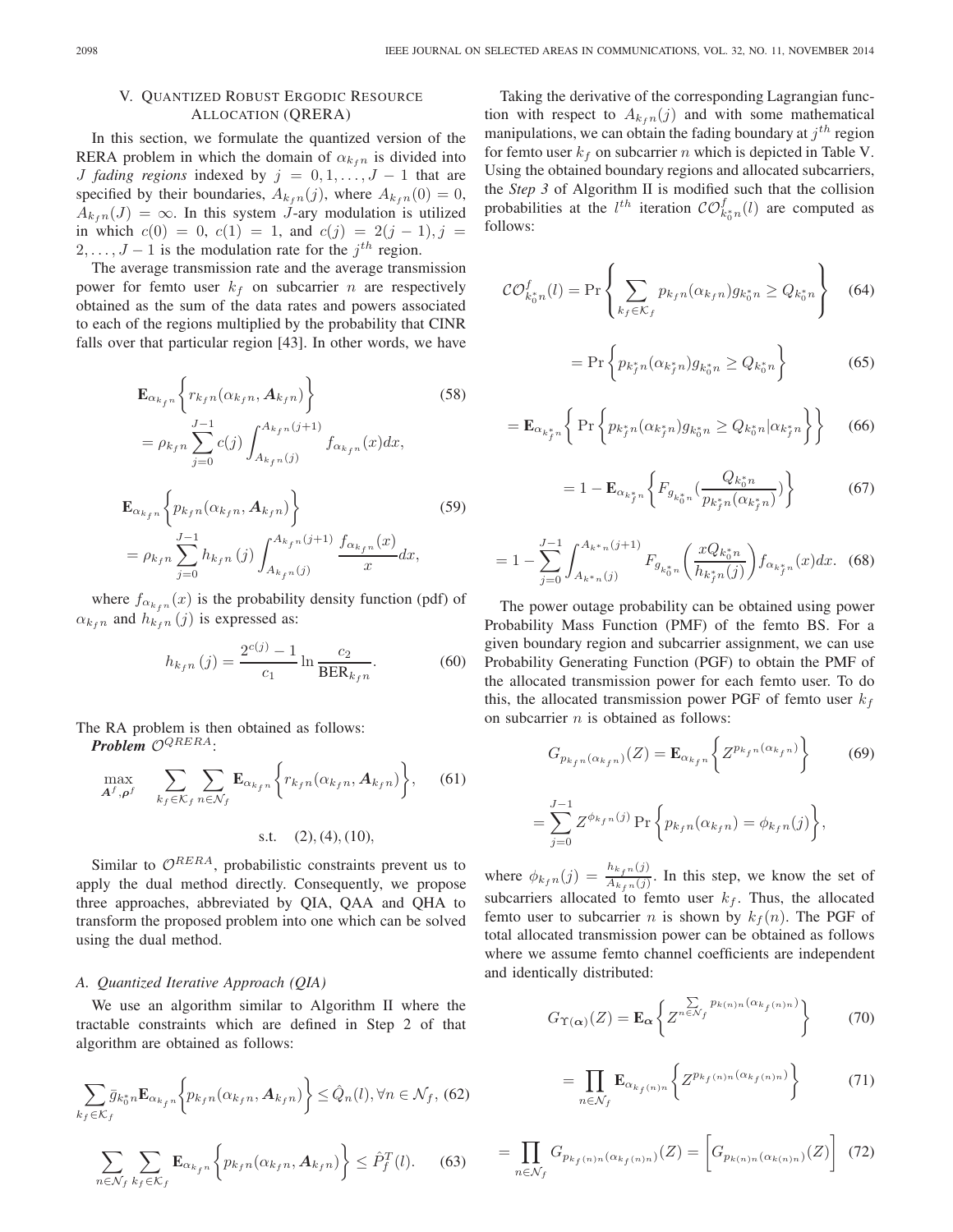$$
= \left[ \sum_{j=0}^{J-1} Z^{\phi_{k_f(n)n}(j)} \Pr \left\{ p_{k_f(n)n}(\alpha_{k_f(n)n}) = \phi_{k_f(n)n}(j) \right\} \right].
$$
\n(73)

where  $\Upsilon(\boldsymbol{\alpha}^f) = \sum_{n \in \mathcal{N}_f} p_{k_f(n)n}(\alpha_{k_f(n)n}).$ <br>Pessed on the Multinomial Theorem (72)

Based on the Multinomial Theorem, (72) can be computed as follows:

$$
G_{\Upsilon(\alpha^{f})}(Z) = \sum_{\substack{J=1 \ \sum_{j=0}^{J-1} d_j = N_f, \\ d_1, ..., d_J \ge 0}} \binom{N_f}{d_1, ..., d_J} \prod_{j=0}^{J-1} \left[ Z^{\phi_{k_f(n)n}(j)} \right]
$$
\n
$$
\Pr \left\{ p_{k_f(n)n}(\alpha_{k_f(n)n}) = \phi_{k_f(n)n}(j) \right\} \Big]^{d_j}.
$$
\n(74)

Using (74), we can easily compute the power PMF of the femto BS. Thus, the power outage probability can be obtained as follows

$$
\mathcal{PO}_f = \Pr\left\{\Upsilon(\alpha^f) > P_f^T\right\} =
$$
\n
$$
1 - \sum_{x \in \Phi_f} \Pr\left\{\Upsilon(\alpha^f) = x\right\},\tag{75}
$$

where  $\Phi_f$  is defined as

$$
\Phi_f = \left\{ \sum_{n \in \mathcal{N}_f} \phi_{k_f(n)n}(j_n) \Big| \sum_{n \in \mathcal{N}_f} \phi_{k_f(n)n}(j_n) \le P_f^T, \quad (76)
$$

$$
j_n \in \left\{0, \dots, J-1\right\} \right\}.
$$

#### *B. Quantized Analytical Approach (QAA)*

Similar to the continuous case, the probabilistic constraints are substituted by their corresponding upper bounds. With some manipulations of (51), the upper bound on the power outage probability for the quantized case can be obtained as follows:

$$
\Pr\left\{p_{k_f n}(\alpha_{k_f n}) \le \frac{P_f^T}{N_f}\right\} =
$$
\n
$$
\Pr\left\{\alpha_{k_f n} \ge \frac{N_f(2^{r_{k_f n}} - 1)}{P_f^T}\right\}.
$$
\n(77)

Using (77) and (4), we can get the following inequality as the power outage probability constraint

$$
r_{k_f n} \le \log_2 \left( 1 + \frac{P_f^T}{N_f} F_{\alpha_{k_f n}}^{-1} (1 - {^{N_f K}\sqrt{1 - \zeta^p}}) \right). \tag{78}
$$

Based on (78), the set of possible rate regions is obtained as follows

$$
\Omega_{k_f n} = \left\{ c(j) | c(j) \le \log_2 \left( 2 + \frac{P_f^T}{N_f} F_{\alpha_{k_f n}}^{-1} (1 - {^{N_f K}\xi} \sqrt{1 - {\zeta}^p}) \right), \right\}
$$
  
(79)  

$$
j = 0, \dots, J - 1 \right\}.
$$

Based on (79), the total number of regions will be equal to the cardinality of  $\Omega_{k_f n}$  and denoted by  $L_{k_f n}$ . The average transmission rate and average transmission power can be obtained as follows:

$$
\mathbf{E}_{\alpha_{k_{fn}}} \bigg\{ r_{k_{fn}}(\alpha_{k_{fn}}, \mathbf{A}_{k_{fn}}) \bigg\} \tag{80}
$$

$$
= \rho_{k_f n} \sum_{j=0}^{L_{k_f n}-1} c(j) \int_{A_{k_f n}(j)}^{A_{k_f n}(j+1)} f_{\alpha_{k_f n}}(x) dx,
$$

$$
\mathbf{E}_{\alpha_{k_f n}} \left\{ p_{k_f n}(\alpha_{k_f n}, \mathbf{A}_{k_f n}) \right\}
$$
(81)

$$
= \rho_{k_f n} \sum_{j=0}^{L_{k_f n}-1} h_{k_f n}(j) \int_{A_{k_f n}(j)}^{A_{k_f n}(j+1)} \frac{f_{\alpha_{k_f n}}(x)}{x} dx,
$$

If we use the upper bound on collision probability derived by Markov's inequality, the problem  $\mathcal{O}^{QRERA}$  can be reformulated as follows

*Problem*  $\mathcal{O}^{QFRERA-AA-M}$ :

$$
\max_{\mathbf{A}^f, \mathbf{\rho}^f} \sum_{k_f \in \mathcal{K}_f} \sum_{n \in \mathcal{N}_f} \mathbf{E}_{\alpha_{k_{fn}}} \bigg\{ r_{k_f n}(\alpha_{k_f n}, \mathbf{A}_{k_f n}) \bigg\}, \quad (82)
$$
  
s.t. 
$$
\sum_{k_f \in \mathcal{K}_f} \bar{g}_{k_0 n} \mathbf{E}_{\alpha_{k_f n}} \bigg\{ p_{k_f n}(\alpha_{k_f n}, \mathbf{A}_{k_f n}) \bigg\} \leq \zeta_{k_0 n}^I Q_{k_0 n},
$$

$$
\forall n \in \mathcal{N}_f, \quad (83)
$$

$$
\sum_{k_f \in \mathcal{K}_f} \rho_{k_f n} = 1, \forall n \in \mathcal{N}_f, \rho_{k_f n} \in \{0, 1\}, \quad \forall k_f, n \in \mathcal{N}_f,
$$
\n(84)

On the other hand, if we adopt the upper bound on collision probability using Bernestein approach, Equation (83) is replaced by

$$
\sum_{k_f \in \mathcal{K}_f} \mathbf{E}_{\alpha_{k_f n}} \left\{ \Upsilon^f_{k_0 n} p_{k_f n}(\alpha_{k_f n}, A_{k_f n}) \right\} \leq Q_{k_0 n}^*, n \in \mathcal{N}_f, (85)
$$

to form  $\mathcal{O}^{QFRERA-AA-B}$ .

Taking the derivative of the corresponding Lagrangian function with respect to  $A_{k+n}(j)$  and with some mathematical manipulations, we can obtain the fading boundary at the  $j<sup>th</sup>$ region for femto user  $k_f$  on subcarrier n which is depicted for both problems in Table V.

Similar to the continuous case, we can also consider Quantized Hybrid Approach (QHA) in which one of the probabilistic constraints is treated based on QIA and the other one is simplified based on QAA. This provides a trade-off between complexity and performance. The fading boundary regions corresponding to QHA-IIAP and QHA-AIIP are reported in Table V.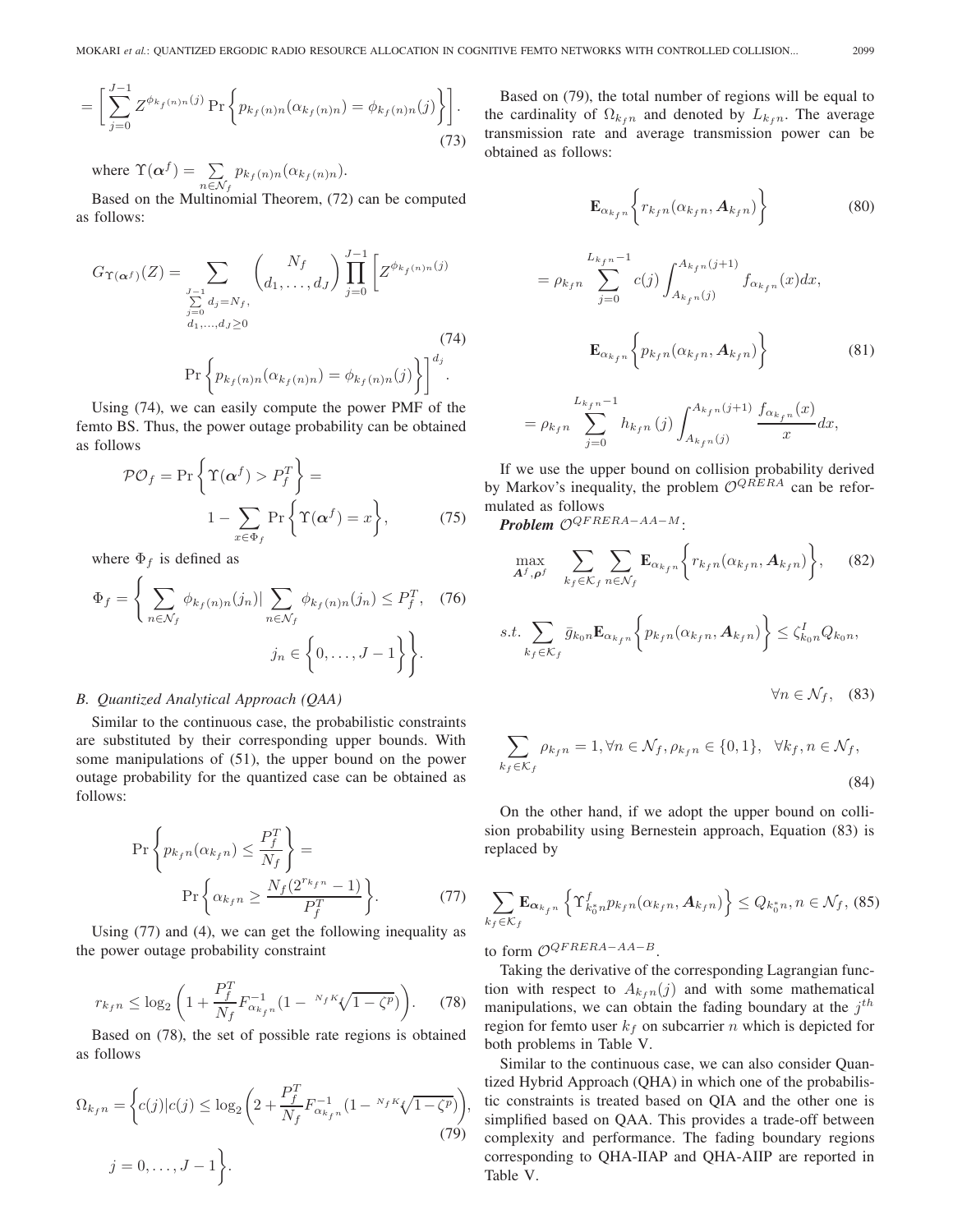TABLE V THE BOUNDARY FADING REGIONS OF FEMTO USER  $k_f$  ON SUBCARRIER  $n$ ,  $A_{k_f,n}(j)$ 

| OIA      | $(\lambda + \mu_n \bar{g}_{k_0 n}^f)^{\frac{h_{k_f n}(j) - h_{k_f n}(j-1)}{c(j) - c(j-1)}}$<br>$-, j = 1, \ldots, J - 1$ |
|----------|--------------------------------------------------------------------------------------------------------------------------|
| QAA-M    | $h_{k_f n}(j) - h_{k_f n}(j-1)$<br>$\mu_n \bar{g}_{k_0^n n}^f$<br>, $j = 1, \ldots, L_{k_f n} - 1$<br>$c(j) - c(i-1)$    |
| QAA-B    | $h_{k_f n}(j) - h_{k_f n}(j-1)$<br>$\mu_n \Upsilon^k_{k_0 n}$<br>, $j = 1, , L_{k_f n}$<br>$c(j) - c(i-1)$               |
| OHA-IIAP | $h_{k_f n}(j) - h_{k_f n}(j-1)$<br>$\mu_n \bar{g}_{k_0^*n}^f$<br>$, j = 1, \ldots, L_{k_f n} - 1$<br>$c(j) - c(j-1)$     |
| QHA-AIIP | $h_{k_f n}(j)$<br>$-h_{k_f n}(j-1)$<br>$\mu_n \bar{g}_{k,n}^f$ .<br>$\dot{-}, j = 1, \ldots, J-1,$                       |

## VI. COMPUTATIONAL COMPLEXITY

In this part, we investigate the computational complexity for the proposed methods. As it was mentioned in previous sections, in the process of obtaining the near optimal solution using the dual decomposition approach, we adopt the ellipsoid method for updating Lagrange multipliers. For details of the ellipsoid method see [49].

Utilizing the results presented in [49], the number of iterations required to achieve  $\delta$ -optimality, in a problem with X Lagrange multipliers is in order of  $O\left(\frac{X^2}{\delta^2}\right)$ . Moreover, in each iteration<sup>5</sup>, it is required to obtain subcarrier allocation for all N sub-carriers. Therefore, in each iteration of the dual method, subcarrier allocation equation is obtained  $Y$  times where  $Y$  is the total number of assignment variables. Consequently, the total computational complexity is in order of  $O\left(\frac{Y X^2}{\delta^2}\right)$ .

For example, in PRERA-AA the proposed optimization problem which is solved by dual decomposition method has  $X = 2N_f + 1$  Lagrange multipliers. Moreover, the total number of assignment variables is  $Y = N_f K_f$ . Accordingly, the total computational complexity corresponding to dual decomposition solution is summed up to  $O\left(\frac{K_f N_f (2N_f+1)^2}{\delta^2}\right)$ . As an another example in PRERA-IA, it is necessary that the proposed optimization problem is solved  $\Lambda_{PRERA-IA}(\theta)$ times using the dual method where  $\Lambda_{PRERA-IA}(\theta)$  is the maximum number of iterations necessary for convergence. Therefore, the overall complexity is in order of  $\Lambda_{PRERA-IA}(\theta) \mathcal{O}\left(\frac{K_f N_f (2N_f+1)^2}{\delta^2}\right)$ . Note that the value of  $\Lambda_{PRERA-IA}(\theta)$  depends on the considered system parameters and is a decreasing function of  $\theta$  which is discussed in Section VII. The computational complexity for the remaining proposed methods can be evaluated similarly and are reported in Table VI.

## VII. NUMERICAL RESULTS

In this section, numerical results are presented. We consider an OFDMA-based macro network with  $N = 1024$  subcarriers that includes a number of femto networks. We focus on the BS of one femto network which is allowed to use a subset of subcarriers, statically assigned to it, subject to macro network interference constraints. These subcarriers are concurrently used by the femto and macro networks but not other femto networks.<sup>6</sup> We investigate the convergence of the iterative algorithm as well as the effect the proposed robust ERA

TABLE VI THE COMPUTATIONAL COMPLEXITY OF DIFFERENT METHODS

| Scheme         | Computational Complexity Scheme                                                            |
|----------------|--------------------------------------------------------------------------------------------|
| ER A           | $\frac{K_f N_f (2N_f+1)^2}{s^2}$<br>$\mathcal{O}$                                          |
| PRERA-AA-M     | $\frac{K_f N_f (2N_f+1)^2}{\delta^2}$<br>O                                                 |
| PRERA-AA-B     | $\frac{K_f N_f (2N_f+1)^2}{\delta^2}$<br>O                                                 |
| PRERA-IA       | $\frac{K_f N_f (2N_f+1)^2}{\delta^2}$<br>$\Lambda_{PRERA-IA}(\theta)$ O                    |
| FRERA-IA       | $\frac{K_f N_f (2N_f+1)^2}{\delta^2}$<br>$\Lambda_{FRERA-IA}(\theta) \mathcal{O}$          |
| FRERA-AA-M     | $\frac{4K_fN_f^3}{\delta^2}$<br>O                                                          |
| FRERA-HA-AIIP  | $\frac{K_f N_f (2N_f+1)^2}{s^2}$<br>$\Lambda_{FRERA-HA-AIIP}(\theta) \mathcal{O}$          |
| QFRERA-AA-M    | $\frac{K_f N_f^3}{\delta^2}$<br>O                                                          |
| FRERA-HA-IIAP  | $\frac{K_f N_f^3}{\delta^2}$<br>$\Lambda_{FRERA-HA-IIAP}(\theta){\mathcal{O}}$             |
| QFRERA-HA-IIAP | $\frac{N_f^3 K_f}{\epsilon_2}$<br>$\Lambda_{QFRERA-HA-IIAP}(\theta){\mathcal{O}}$          |
| OFRERA-IA      | $\Lambda_{QFRERA-IA}(\theta) \mathcal{O}\left(\frac{K_f N_f (N_f+1)^2}{\epsilon^2}\right)$ |
| OFRERA-HA-AIIP | $K_f N_f (N_f + 1)^2$<br>$\Lambda_{QFRERA-HA-AIIP}(\theta) \mathcal{O}$                    |

to stabilize the instantaneous values of femto BS consumed power as well as femto BS inflicted interference on the macro network. scenarios. We also show the impact of different system parameters, particularly collision and power outage probabilities, on the average sum rate of femto service.

In the considered framework, we set  $N_f = 128$  unless otherwise stated. Femto users are assumed to be uniformly distributed in a cell of radius  $R = 100$  m. We consider  $K_0 = 15$  macro receivers which are in the vicinity of femto users with maximum distance  $R_u = 1000$  m from the femto transmitters. The shadowing effect follows a lognormal distribution, and the small-scale fading is assumed to be Rayleigh distributed. Moreover, we set  $W = 1$  Hz and  $N_0 = 1$  Watts/Hz and the canacity gan  $\Gamma = \frac{-1.5}{10} = 0.1937$  $N_0 = 1$  Watts/Hz, and the capacity gap  $\Gamma = \frac{-1.5}{\ln(BE)} = 0.1937$ <br>where the terms BER is set to  $10^{-4}$ . We also assume that where the target BER is set to  $10^{-4}$ . We also assume that  $V_{k,n}$  has a normal distribution with zero mean and variance 1, and the maximum transmit power of the femto base station is set to 1 Watt. The value of Q is set to  $N_0B$  Watts for all macro users over all sub-carriers unless otherwise stated. For the simulations where  $\zeta^p$  and  $\zeta^I_{k_0n}$  are not variable, we set  $\zeta^p = \zeta_{k_0 n}^I = 0.1$ , and also  $\zeta_{k_0 n}^I = \zeta^I$  for all  $k_f$ , u, and n.<br>For the iterative algorithms, we set  $\pi_n^I = 100$ ,  $\pi^P = 100$ , and  $\epsilon = 10^{-4}.$ 

## *A. Robustness against instantaneous violation of the ergodic constraints*

In this subsection, we investigate the effect of introducing  $PO<sup>f</sup>$  and  $CO<sup>f</sup><sub>k<sub>0</sub>n</sub>$  on the issue of satisfying the instantaneous transmit power constraints for the femto base station and the instantaneous interference constraints for the macro users. We first assume that at  $t = 0$ , the proposed problems are solved and the Lagrange multipliers are derived for the upcoming time instants. For each new instant of time, based on the Lagrange multipliers at  $t = 0$  and new I-CSI and F-CSI values, new allocations are made for power and subcarriers.

<sup>&</sup>lt;sup>5</sup>Not to be confused with the iteration in our propsed IA method.

<sup>6</sup>We acknowledge that this model can be improved by allowing dynamic subcarrier subset assignments to each femto BS as well as letting femto BS's to share subcarriers. However, this can be addressed in a future work.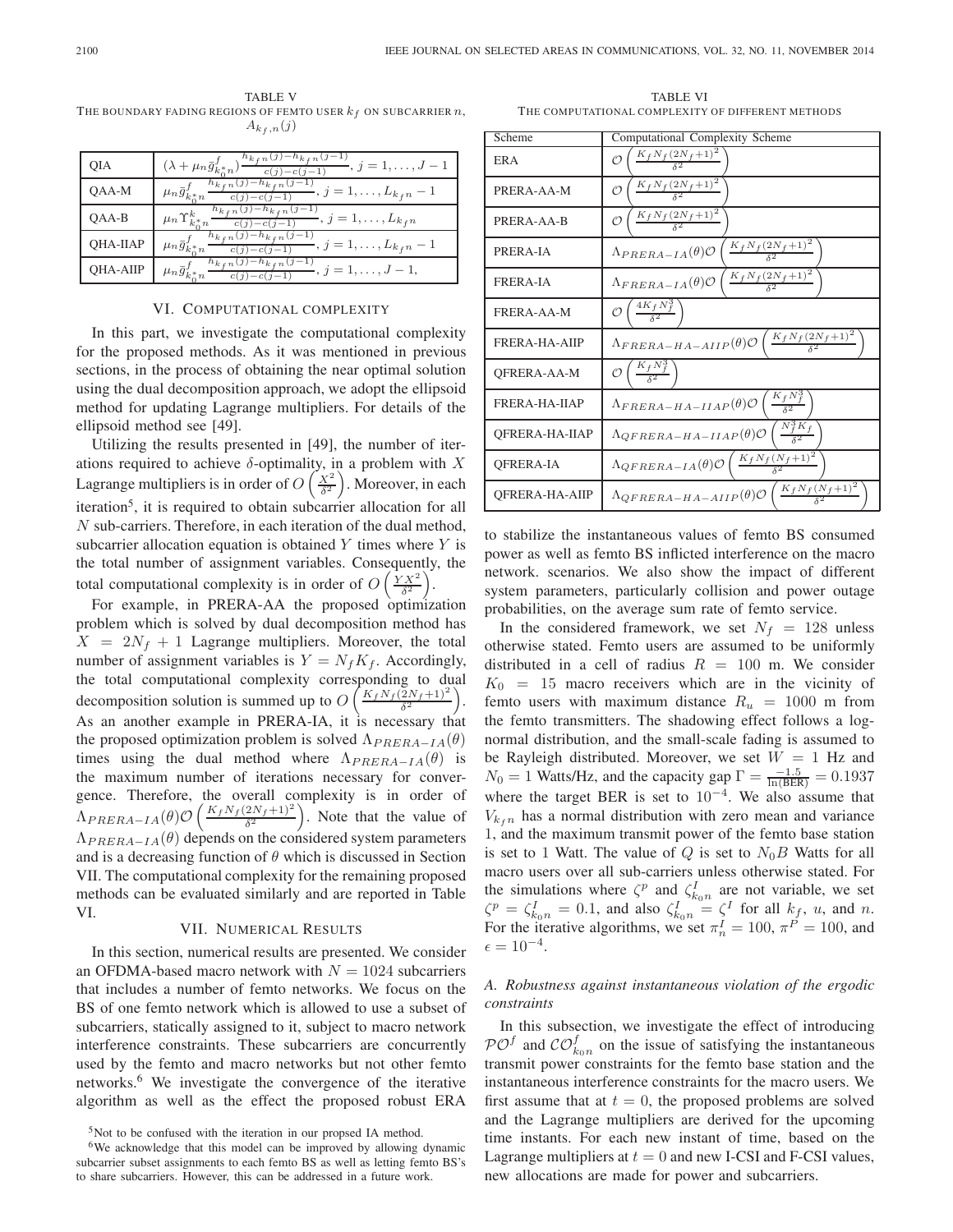

Fig. 1. (a) The impact of  $PO_f$  on the instantaneous femto total transmit power, (b) the impact of  $\mathcal{CO}_{k_0n}^j$  on the on the instantaneous interference on macro service macro service.

We start by comparing the instantaneous total transmit power of the femto base station in ERA and FRERA. In Fig. 1(a), FRERA has been solved based on IA for  $\zeta^p = 0.15$ and  $\zeta^p = 0.05$ . As can be seen, in ERA, the transmit power of femto base station cannot be guaranteed instantaneously and shows large scale variations around  $P_f^T$ . In other words, with a high probability, the femto base station needs more transmit power than its limit, i.e.,  $P_f^T$ . By using FRERA-IA, the variation range is reduced compared to that of ERA while the total power still exceeds its maximum with nonnegligible probability. Such a probability can be controlled and kept under any desired value. In particular, we have set this value to 0.15 and 0.05. As can be seen, for  $\zeta^p = 0.05$ , the instantaneous total power is almost a straight line.

Similar results to the previous figure can be obtained for the instantaneous interference caused by femto network on macro network. In Fig. 1(b), we have shown the variations of interference on one subcarrier versus time for ERA and FRERA for  $\zeta^I$  = 0.35 and  $\zeta^I$  = 0.05, where FRERA is solved based on the IA method. As can be seen, the imposed interference by femto base station in ERA cannot be guaranteed instantaneously and has large scale variations around Q, meaning that with a high probability, femto base station imposes an interference higher than the threshold on



Fig. 2. Femto ergodic sum rate *vs.*  $K_f$  for PRERA and QPRERA with different levels of quantization.

macro users. This causes the macro users to experience severe performance degradation. Such a high probability is reduced to 5 and 35 percents in case of FRERA. As can be seen for  $\zeta^p = 0.05$ , the instantaneous interference is almost always below the desired threshold.

## *B. Performance comparison of PRERA and QPRERA*

In Fig. 2, the performance of PRERA versus the total number of femto users  $K_F$  is compared. We have used the iterative approach due to its superior performance as well as the optimal approach as the benchmark. The performance of Bernsetin and Markov method is also demonstrated. It can be confirmed that the IA method results in average sumrates very close to that of the optimal solution, implying that the proposed iterative approach has a close-to-optimum performance. It is also observed that AA-M has the worst performance and AA-B exhibits a performance worse than IA but better than AA-M. Note that IA and AA-M do not require the knowlge of I-CSI while AA-B needs this information in the transmission phase.

#### *C. Effect of the value of* Q *on the system performance*

In Fig. 3, for QFRERA, we show the femto ergodic sum rate versus different values of  $\frac{Q}{N_0 B}$ . Clearly, by increasing the value of  $\frac{Q}{N_0 B}$ , the femto ergodic sum rate is increased. When  $\frac{Q}{N_0 B}$  < 1, increasing  $\zeta^p$  from 0.1 to 0.2 has little effect on femto ergodic sum rate. It is because, in this case, the constraint corresponding to interference is the dominant constraint of the optimization problem, and the limit of transmit power of SUs does not affect the optimal value. However, in this case, the effect of increasing  $\zeta^I$  is considerable.

When  $\frac{Q}{N_0 B} > 1$ , each of  $PO_f$  or  $CO_{k_0 n}^f$  can have a minimum effect. Therefore in this case, the best performance dominant effect. Therefore in this case, the best performance occurs when both  $\zeta^p$  and  $\zeta^I$  have large values, i.e., 0.2. Also, the worst performance is observed when  $\zeta^p = 0.1$  and  $\zeta^I=0.1$ .

## *D. Iterative algorithm and its convergence behavior*

In Figs. 4(a) and 4(b), we study the effect of the value of Θ on the performance of iterative and hybrid approaches to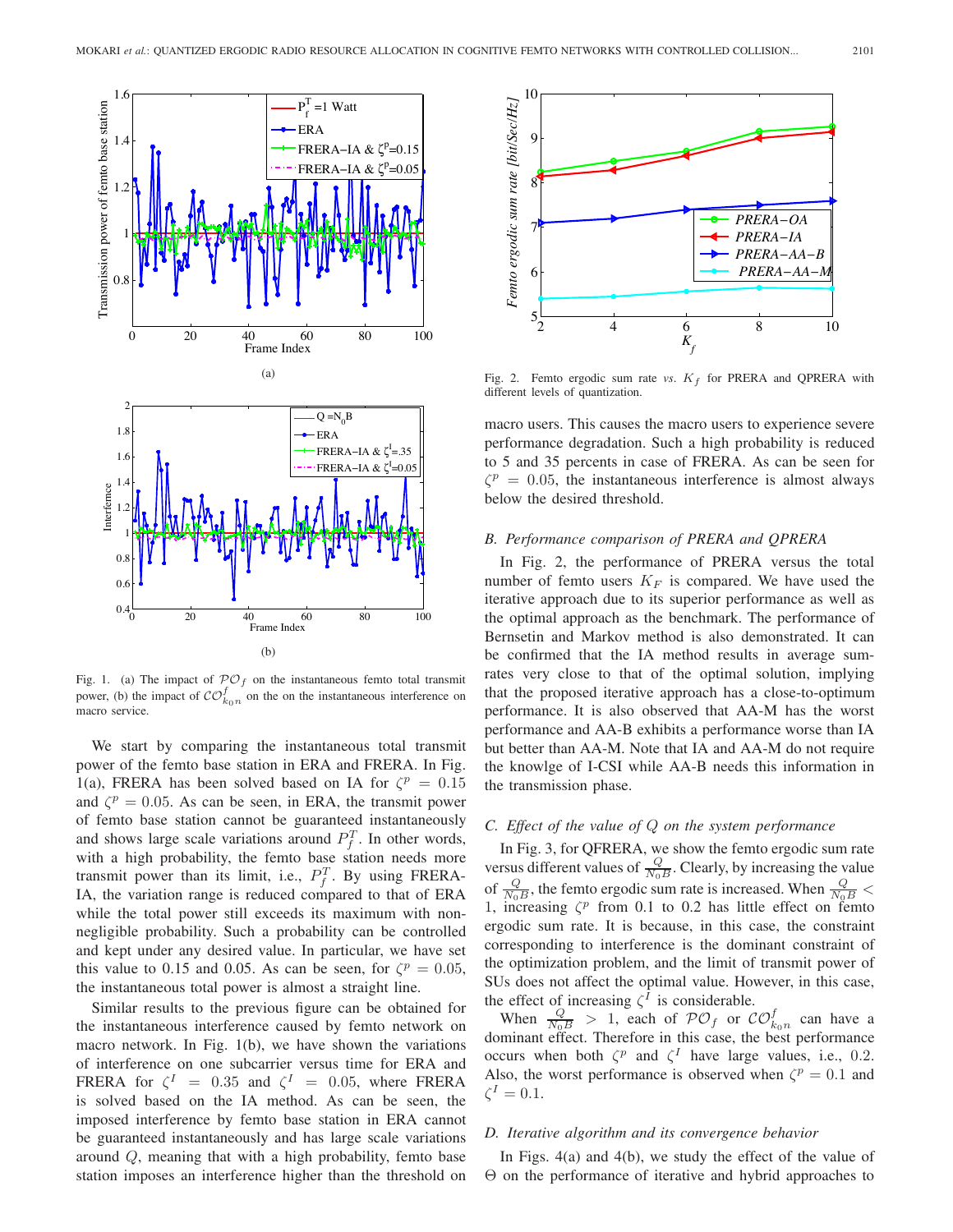

Fig. 3. Femto ergodic sum rate *vs.*  $\frac{Q}{N_0 B}$  for QFRERA with different values of  $\zeta^I$  and  $\zeta^p$ of  $\zeta^I$  and  $\zeta^p$ .

solve different RERA problem. As can be seen, decreasing the value of Θ, increases the femto ergodic sum rate. This increase, however, is not cost free as will be explained later. Figs. 5(a) to 5(d) show the number of iterations required for IA and HA methods to converge when applied to different RERA problems. As can be seen in Figs. 5(a) to 5(d), decreasing the value of Θ, increases the convergence time of IA and HA methods. This is the cost we incur when we need larger sum rates.

These figures highlight the important role of  $\Theta$  on the tradeoff between performance and convergence time for IA and HA. When a smaller convergence time to reach a solution is required (e.g., in highly dynamic situations such as fast moving users in femto network), larger values of  $\Theta$  is appealing at the expense of reducing the femto ergodic sum rate.

In the last figure, we slightly modify the framework. We still assume that the macro network has 1024 subcarriers and femto networks can opportunistically use these subcarriers. However, instead of fixing  $N_f = 128$  subcarriers for femto network, for a given number of femto BS's, F, we divided the set of 1024 subcarrers into  $F$  mutually exclusive subsets, each assigned statically to one femto BS. Then each femto BS can independently use the proposed RERA schemes to optimally allocate power and subcarriers within the assigned subcarrier subset. Therefore, the less the number of femto networks, the larger number of subcarrier out of 1024 can be deployed by each femto. We obtain the sum-rate based on the QIA scheme. As can be seen in Fig. 6, by increasing the number of femto networks, the sum-rate of each femto is decreased which is is not unexpectable.

## VIII. CONCLUSION

In this paper we proposed a robust ergodic resource allocation scheme in the framework of an OFDMA-based underlay heterogenous network. In the proposed scheme, the average based constraints of conventional ERA problems are replaced by probabilistic constrains such that these constraints can be met instantaneously with any desired high probability. Due to the inclusion of the probabilistic constraints, the proposed



Fig. 4. (a) The impact of  $\Theta$  on the performance of CRERA, (b) the impact of Θ on the performance of QRERA.

ERA problems could not be solved directly based on the dual method. Therefore, we proposed an iterative approach to solve them. To reduce the complexity of the proposed iterative approach, we also proposed a suboptimal method called the analytical approach. A hybrid approach was also proposed that provides a trade-off between the good performance of the iterative approach and the low complexity of the analytical approach. We considered both cases of continuous and quantized F-CSI and the proposed solution methods were modified accordingly. In simulation results, we demonstrated the robustness resulting from the proposed scheme on the instantaneous femto total power and on femto interference on the macro service. We also investigated the convergence properties as well as optimality of the proposed iterative approach.

#### **REFERENCES**

- [1] V. Chandrasekhar, J. Andrews, and A. Gatherer, "Femtocell networks: a survey," *IEEE Commun. Mag.*, vol. 46, no. 9, pp. 59–67, 2008.
- [2] K. Lee, O. Jo, and D.-H. Cho, "Cooperative resource allocation for guaranteeing intercell fairness in femtocell networks," *IEEE Commun. Lett.*, vol. 15, no. 2, pp. 214–216, 2011.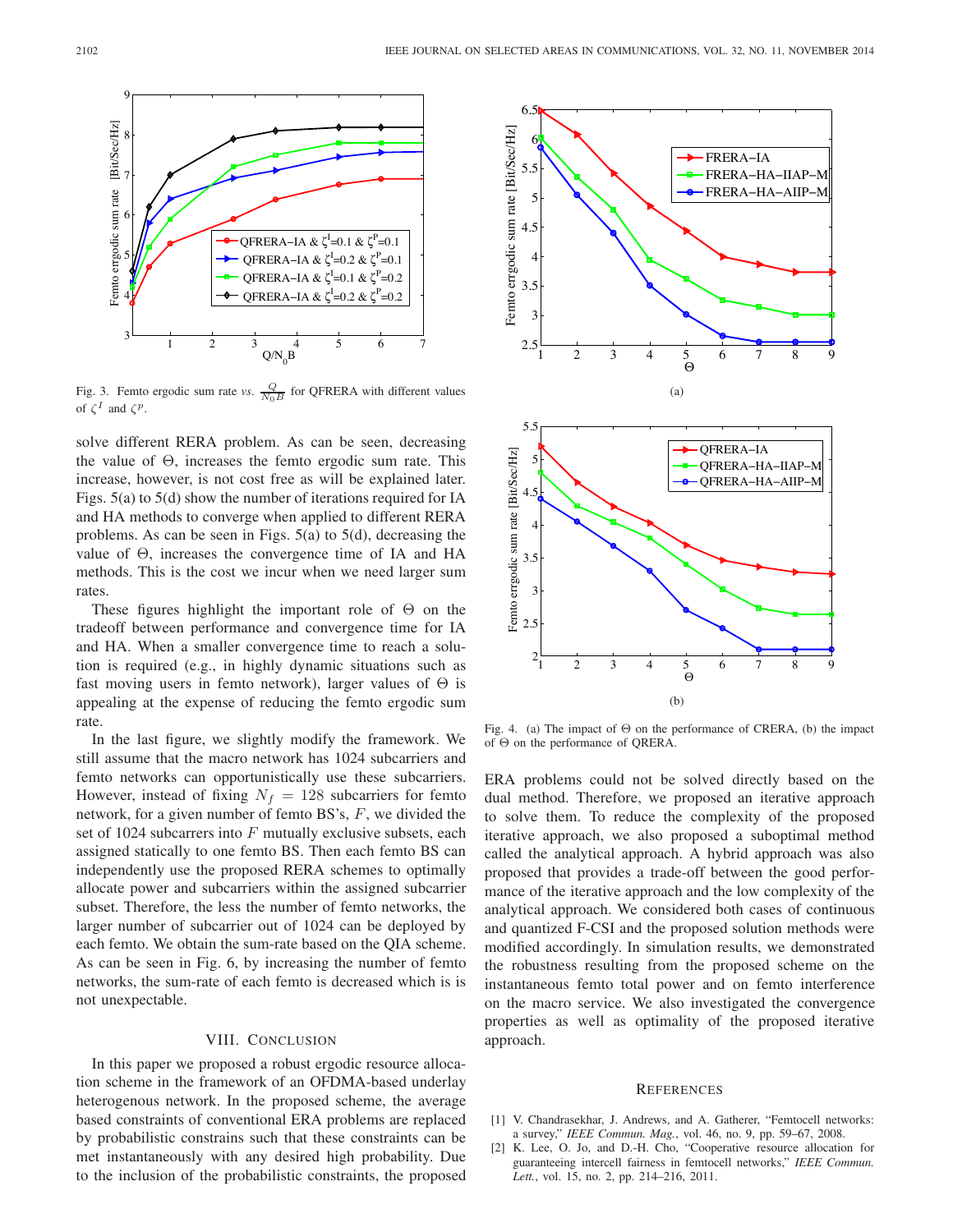

Fig. 5. The effect of the value of Θ on the convergence speed of hybrid and iterative algorithms.



Fig. 6. Femto ergodic sum rate obtained based on QFRERA-IA *vs*. total number of femto networks.

- [3] P. Xia, V. Chandrasekhar, and J. G. Andrews, "Open vs. closed access femtocells in the uplink," *IEEE Trans. Wireless Commun.*, vol. 9, no. 12, pp. 3798–3809, 2010.
- [4] R. Urgaonkar and M. J. Neely, "Opportunistic cooperation in cognitive femtocell networks," *IEEE J. Sel. Areas Commun.*, vol. 30, no. 3, pp. 607–616, 2012.
- [5] S. Wang, Z. H. Zhou, M. Ge, and C. Wang, "Resource allocation for heterogeneous cognitive radio networks with imperfect spectrum sensing," *IEEE J. Sel. Areas Commun.*, vol. 31, no. 3, pp. 464–475, November 2013.
- [6] Q. Zhao and B. Sadler, "A survey of dynamic spectrum access: Signal processing, networking, and regulatory policy," *IEEE Signal Processing*

*Mag.*, vol. 24, no. 3, pp. 79–89, May 2007.

- [7] "Spectrum policy taskforce report," Federal Communications Commission, Tech. Rep., November 2002, [online] Available: http://hraunfoss.fcc.gov/edocs public/attachmatch/DOC-228542A1.pdf.
- [8] M. G. Khoshkholgh, K. Navaie, and H. Yanikomeroglu, "Access strategies for spectrum sharing in fading environment: Overlay, underlay and mixed," *IEEE Trans. Mobile Computing*, vol. 9, no. 12, pp. 1780–1793, December 2010.
- [9] S. Han, B. H. Soong, and Q. D. La, "Power control based on subcarrier exclusion to mitigate downlink cross-tier interference in OFDMA tiered networks," *IEEE Wireless Commun. Lett.*, vol. 2, no. 2, pp. 179–182, April 2013.
- [10] S. Haykin, "Cognitive radio: brain-empowered wireless communications," *IEEE J. Sel. Areas Commun.*, vol. 23, no. 2, pp. 201–220, February 2005.
- [11] M. Gastpar, "On capacity under receive and spatial spectrum-sharing constraints," *IEEE Trans. Inf. Theory*, vol. 53, no. 2, pp. 471–487, February 2007.
- [12] Y. W. Cheong, R. S. Cheng, and K. B. Lataief, "Multiuser OFDM with adaptive subcarrier, bit, and power allocation," *IEEE J. Sel. Areas Commun.*, vol. 17, no. 10, 1999.
- [13] R. Zhang, Y. c. Liang, and S. Cui, "Dynamic resource allocation in cognitive radio networks: A convex optimization perspective," *IEEE Signal Processing Mag.*, pp. 102–114, May 2010.
- [14] W. W.-L. Li, Y. J. A. Zhang, A. M.-C. So, and M. Z. Win, "Slow adaptive OFDMA systems through chance constrained programming," *IEEE Trans. Signal Process.*, vol. 58, no. 7, pp. 3858–3869, July 2010.
- [15] W. Yu and R. Lui, "Dual methods for nonconvex spectrum optimization of multicarrier systems," *IEEE Trans. Commun.*, vol. 54, no. 7, pp. 1310–1322, July 2006.
- [16] I. C. Wong and B. L. Evans, "Optimal downlink OFDMA resource allocation with linear complexity to maximize ergodic capacity," *IEEE Trans. Wireless Commun.*, vol. 7, no. 3, pp. 962–971, March 2008.
- [17] N. Mokari, P. Azmi, and H. Saeedi, "Quantized ergodic radio resource allocation in OFDMA-based cognitive DF relay-assisted networks,"